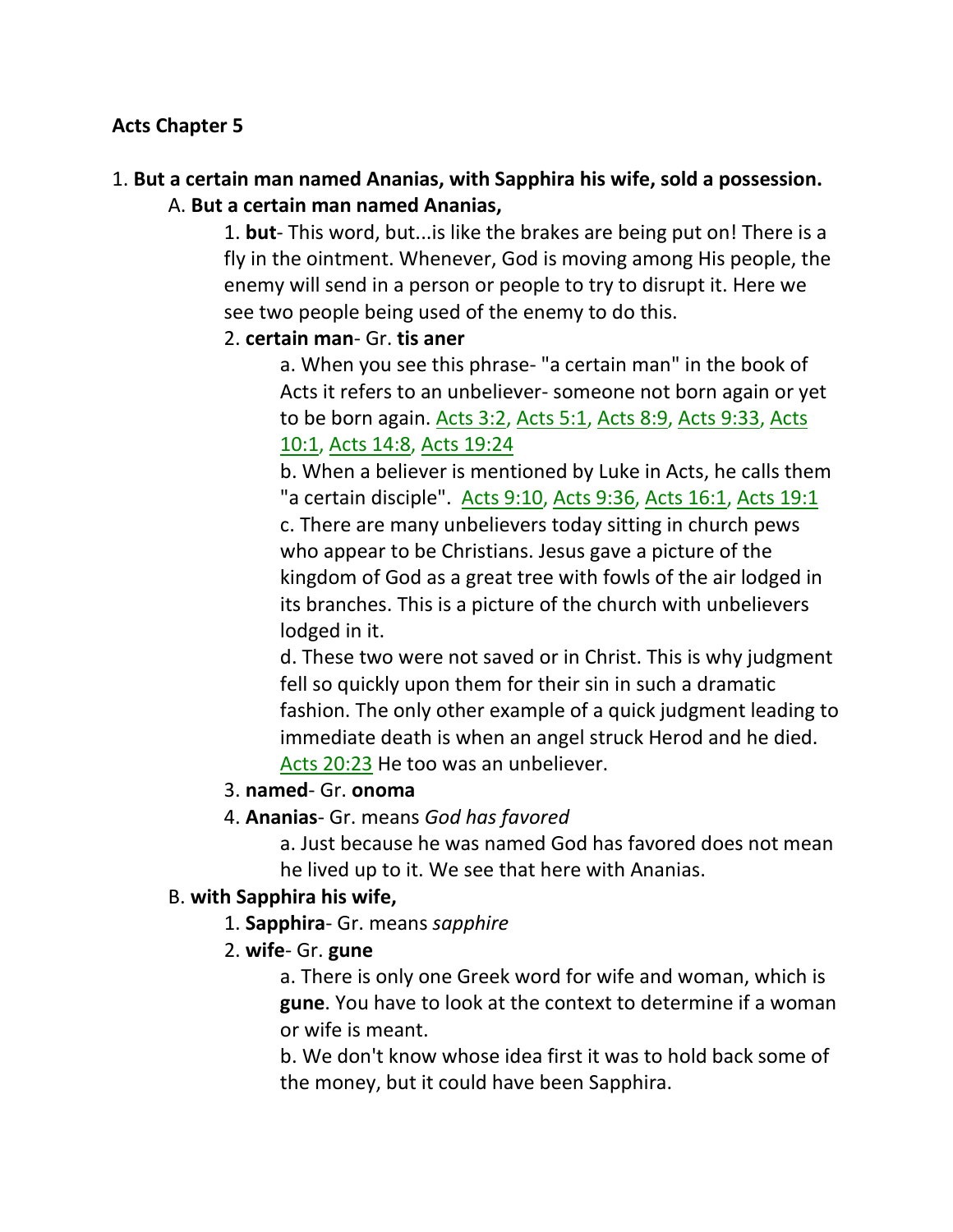## C. **sold a possession**

- 1. **sold** Gr. **poleo**
- 2. **possession** Gr. **ktema** *an acquired possession*

a. It is important to note that the Lord did not ask them to sell this possession, neither did the apostles ask them to. They decided to do this. They might have wanted to be seen as super spiritual by those around them.

b. We need to be careful that we are not giving in order for others to see it and be impressed. Jesus warned against this. Matt. 6:3-4

2. **And he kept back** *part* **of the proceeds, his wife also being aware** *of it,* **and brought a certain part and laid** *it* **at the apostles' feet.** 

# A. **And kept back part of the proceeds,**

1. **kept back**- Gr. **nosphizomai**- *to purloin, embezzle, withdraw covertly and appropriate to one's own use*

> a. Once he dedicated his property proceeds to the Lord, it turned into embezzlement to keep back a portion secretly!

- 2. **part** Gr. **apo**
- 3. **proceeds** Gr. **time** *value, worth*

# B. **his wife also being aware of it,**

- 1. **wife** Gr. **gune**
- 2. **being aware** Gr. **suneido** *to know with, have co-knowledge*

a. It is not clear whose idea it was first to lie about the amount of the sale of the property, but it is clear they were in agreement to do it.

# C. **and brought a certain part and laid it at the apostles' feet**

# 1. **brought**- Gr. **phero**

# 2. **certain part**- Gr. **tis meros**

a. The problem with this was that Ananias told Peter that what he was bringing was the full amount of the sale of the property. However, it was only a portion of it. We know this because Peter asked Sapphira if the property was sold for a certain amount and stated that amount to her. He had gotten this amount obviously from Ananias.

- 3. **laid** Gr. **tithemi** *to place or set*
- 4. **apostles'** Gr. **apostolos** *a sent one with authority*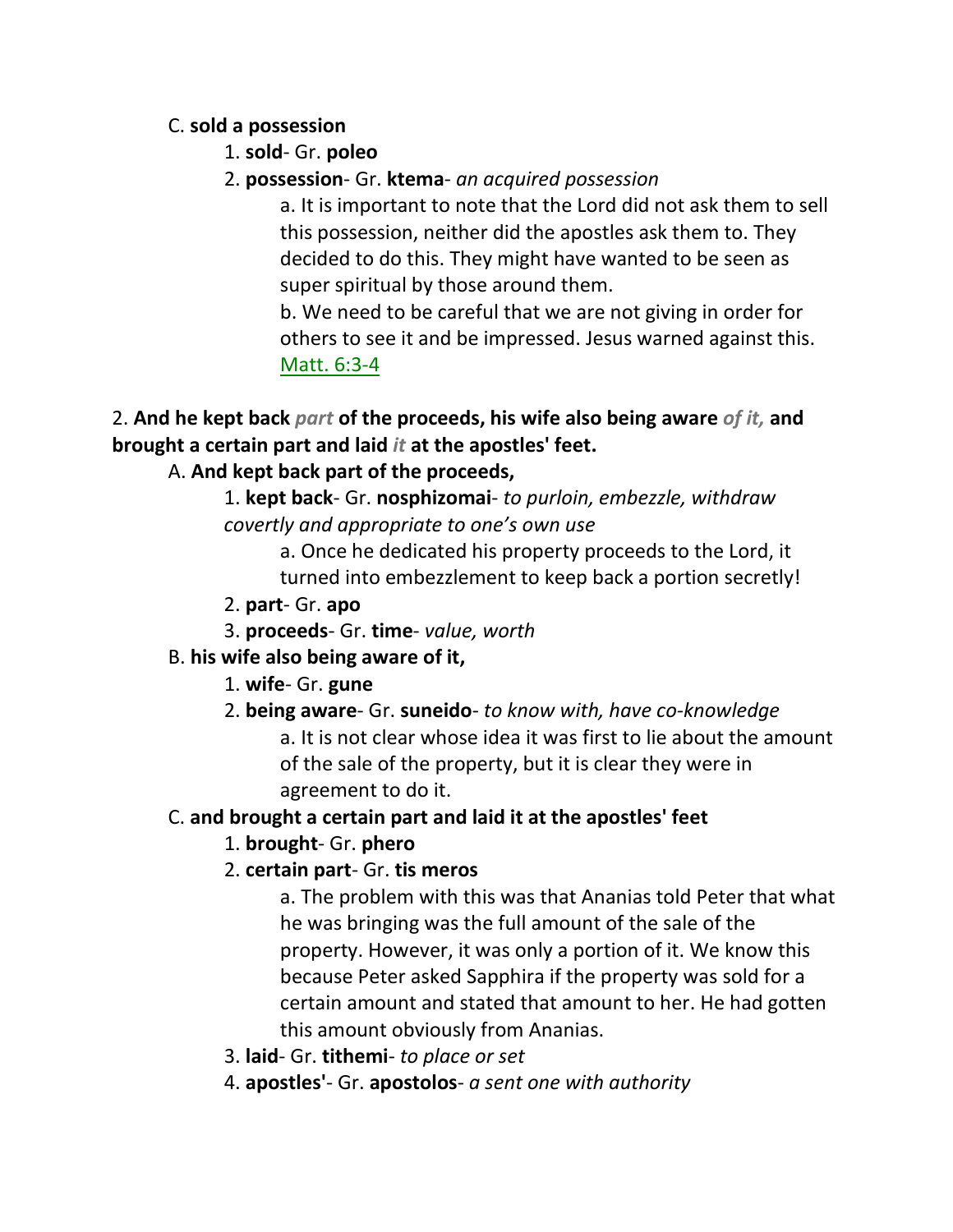5. **feet**- Gr. **pous**

a. Obviously the apostles had the complete confidence of the people that they could bring their finances and deposit them at their feet.

# 3. **But Peter said, "Ananias, why has Satan filled your heart to lie to the Holy Spirit and keep back** *part* **of the price of the land for yourself?**

## A. **But Peter said,**

1. **Peter**- Gr. means *rock or stone*

2. **said**- Gr. **epo**

## B. **Ananias**- Gr. *God has favored*

# C. **why has Satan filled your heart to lie to the Holy Spirit and keep back a part of the price of the land for yourself?**

- 1. **Satan** Gr. *adversary, enemy*
	- a. Satan is the father of lies and leads others to lie as well. John

## 8:44

## 2. **filled**- Gr. **pleroo**

a. This word shows that Ananias had given this much thought and was not a spur of the moment event.

b. This happened to Judas. Luke 22:3 Judas had given himself over to covetousness over a long period of time and premeditated handing Jesus over to the religious leaders for a sum of money. In doing so he gave an in-road for Satan to enter him.

- 3. **heart** Gr. **kardia**
- 4. **lie** Gr. **pseudomai** *to give a falsehood*

# 5. **Holy Spirit**- Gr. **hagios pneuma**

a. This offering was not given to men, but to God. Therefore, lying about the amount was not a lie to men to but to God. God takes offerings very seriously because they are to Him and not man.

b. The Holy Spirit is the Spirit of truth. John 14:17 Lying is opposite of the Holy Spirit's character.

# 6. **keep back**- Gr. **nosphizomai**- *to embezzle*

- 7. **part** Gr. **meros**
- 8. **price** Gr. **time** *value, worth*
- 9. **land** Gr. **chorion**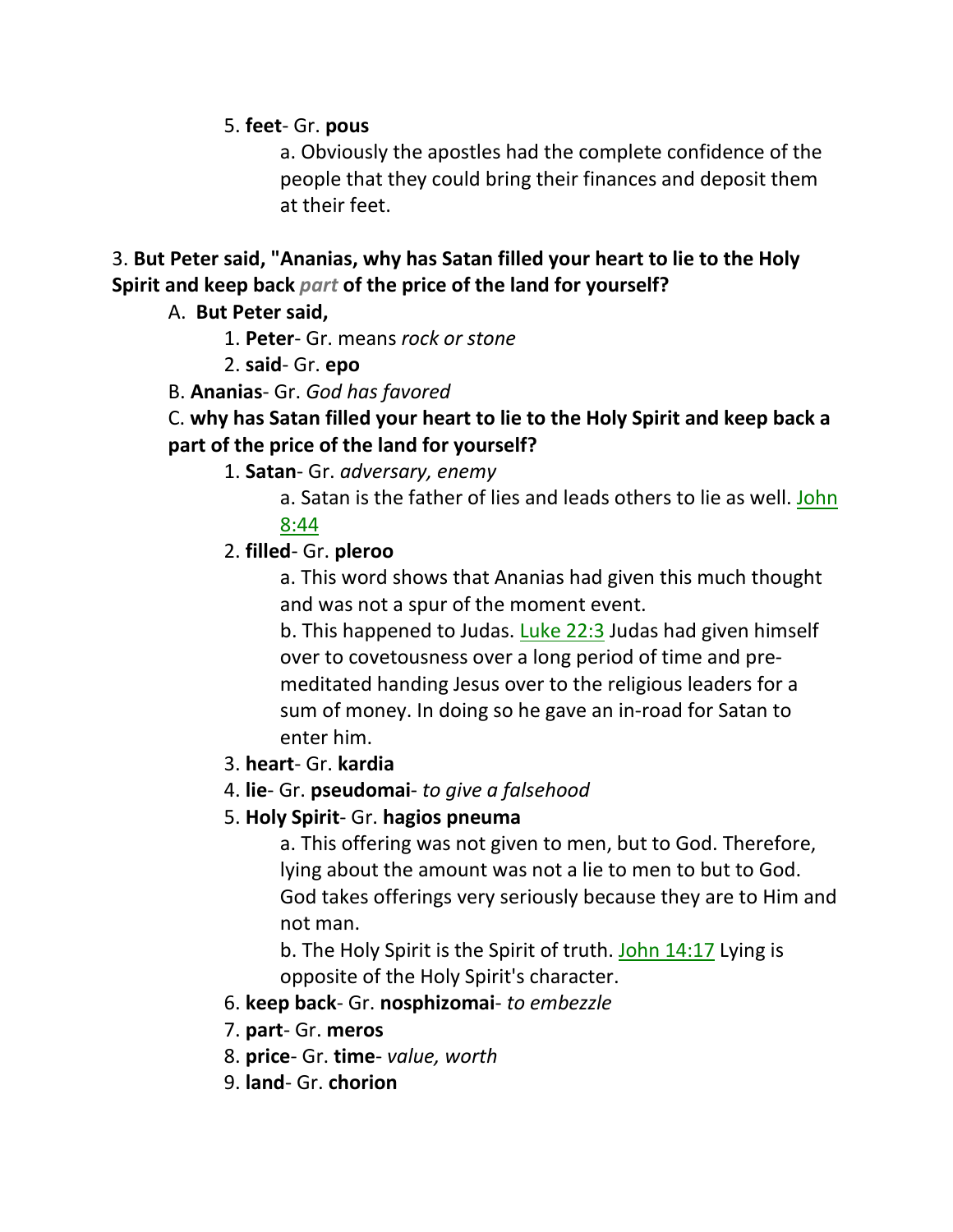4. **While it remained, was it not your own? And after it was sold, was it not in your own control? Why have you conceived this thing in your heart? You have not lied to men but to God."** 

A. **While it remained,**

1. **remained**- Gr. **meno**

# B. **was it not your own?**

# 1. **own**- Gr. **soi meno-** *remain yours*

a. God is for private ownership, even though technically God owns everything! He is not for communism. This was his property and in his complete authority over it before it was sold.

# C. **And after it was sold,**

# 1. **sold**- Gr. **piprasko**

# D. **was it not in your own control?**

# 1. **own control**- Gr. **sos exousia**- *your authority*

a. Even after it was sold, the finances belonged to Ananias. He could have told Peter that he was just giving a portion of the proceeds and it would have been fine with the Lord. However, Ananias lied and told Peter it was the full amount he was giving and it was not.

# E. **Why have you conceived this thing in your heart?**

# 1. **conceived**- Gr. **tithemi**- *to place or set*

a. In the previous verse we see that Satan filled his heart, but here Peter said that Ananias had placed this in his heart. Which is it?

b. Satan no doubt suggested this to Ananias, but ultimately, it was Ananias who was responsible for this being placed in his heart. We can't help if birds fly over our head or land on us, but we have complete control if they make a nest in our hair!

# 2. **heart**- Gr. **kardia**

a. This is much deeper than just having a thought placed into his mind. This took root in his heart and inner resolve.

# F. **You have not lied to men but to God**

# 1. **lied**- Gr. **pseudomai**

# 2. **men**- Gr. **anthropos**

a. Ananias was giving this offering to the Lord, not to men. So,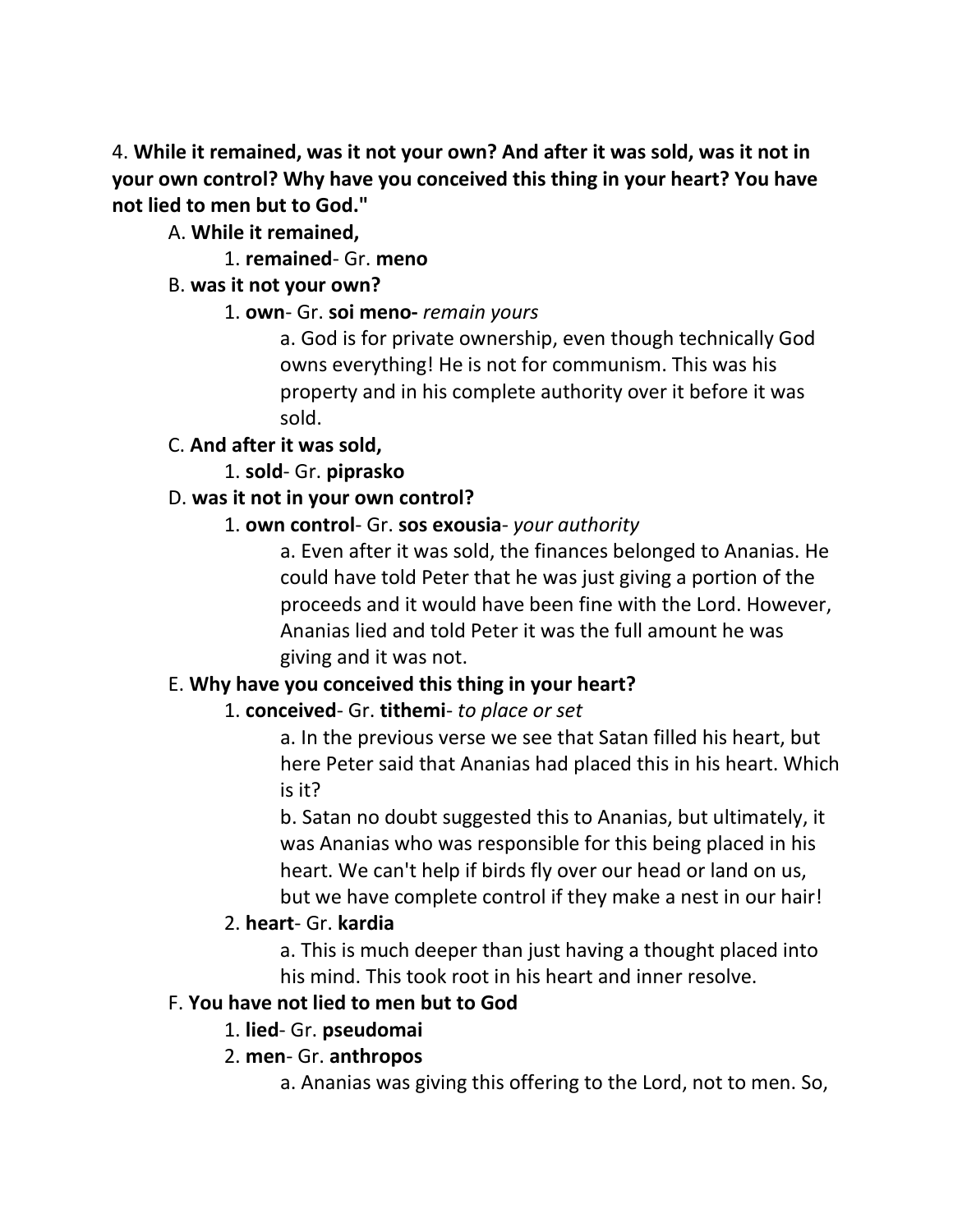a lie about it was a lie to God and not man.

# 5. **Then Ananias, hearing these words, fell down and breathed his last. So great fear came upon all those who heard these things.**

# A. **Then Ananias,**

1. **Ananias**- Gr. God has favored

a. He failed to live up to His name because he did not receive God's grace by faith. He was an unbeliever.

## B. **hearing these words,**

1. **hearing**- Gr. **akouo**

# 2. **words**- Gr. **logos**

a. Ananias had no time to even respond to what Peter said but fell down dead immediately.

# C. **fell down and breathed his last**

# 1. **fell down**- Gr. **pipto**

2. **breathed his last**- Gr. **ekpsucho**- *to expire, to breathe out one's life* a. This word is used of dying under divine judgment. Act 5:5,

# Act\_5:10, Act\_12:23

# D. **So great fear came upon all those who heard these things**

# 1. **great**- Gr. **megas**

# 2. **fear**- Gr. **phobos**

a. Why did great fear come upon them? Because they all knew that they had lied before. Believers do not die immediately because Jesus took their sins into Himself and shed His blood for them.

b. It is unknown why this happened here, but we don't see this happening throughout church history. There is a lot of lying going on today to God.

c. One commentator has a plausible explanation: *What Ananias did also must be seen in the context of its time. This was a critical juncture for the early church, and such impurity, sin, scandal and satanic infiltration could have corrupted the entire church at its root. Why don't we see God judge the same way now? In part, because the church has so many "branches." Even if the entire body of Christ in the United States was to become corrupt through scandal or sin, there is plenty of strength in other parts of the "tree." -Guizik Commentary*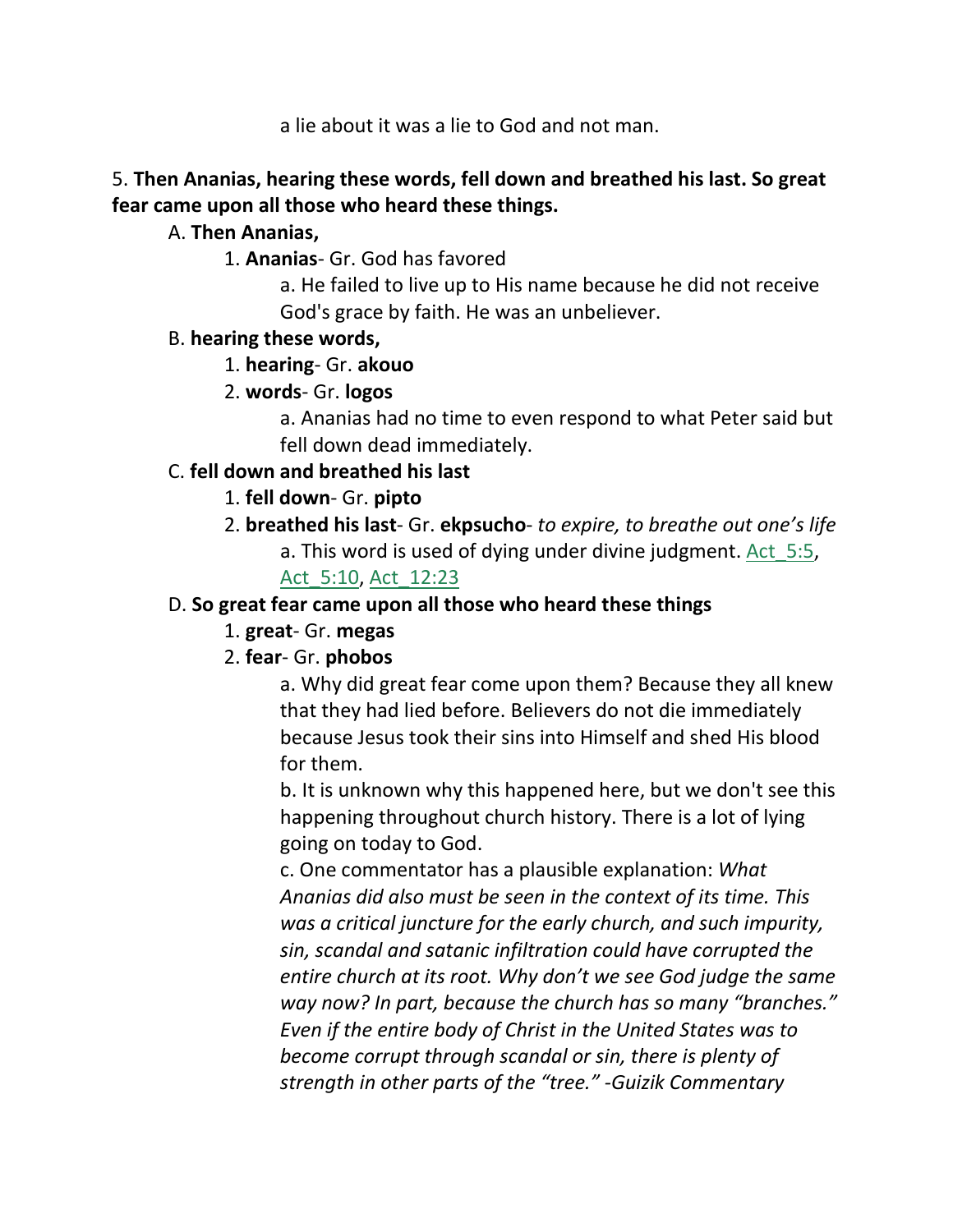## 3. **came upon**- Gr. **ginomai**- *began to be*

a. This word **ginomai** means that there had not been great fear or reverence for God before this. It began when they heard it. We need to keep a deep and reverential fear of God. We are too flippant now days towards God. You hear people called God, "the man upstairs". This shows no fear of God.

## 4. **heard**- Gr. **akouo**

## 6. **And the young men arose and wrapped him up, carried** *him* **out, and buried**  *him.*

## A. **And the young men arose and wrapped him up,**

## 1. **young men**- Gr. **neoteros**- *new, young*

a. The young ones in the church start out doing everyday menial tasks in the church, which here I guess would include burying people!

b. When you are young in the Lord you are not ready for leadership responsibility over people. You need to serve quietly and faithfully. You need to grow in the Word of God and in character. Both of these are needed when you are promoted to be over people.

c. This is true of young women in the church.

d. Probably, Stephen and Philip were among these young men that buried Ananias and Sapphira. When the first deacons were selected these young men were selected because of their character and service in the church.

e. It is interesting to note that when Stephen was stoned, it said the young men came and took his body for burial. Here we see it coming full circle. Stephen started out as one of the young men that buried the dead, was promoted, and then other young men just starting out in the church served in burying him.

## 2. **arose**- Gr. **anistemi**- *stood up*

a. Notice, these did not wait to be asked to do this. They just jumped up and did it. If you want to be promoted in the church, then start helping and serving in the small things. The Lord will promote you. You can start by helping to set up for the service or clean up afterwards. You can start helping in the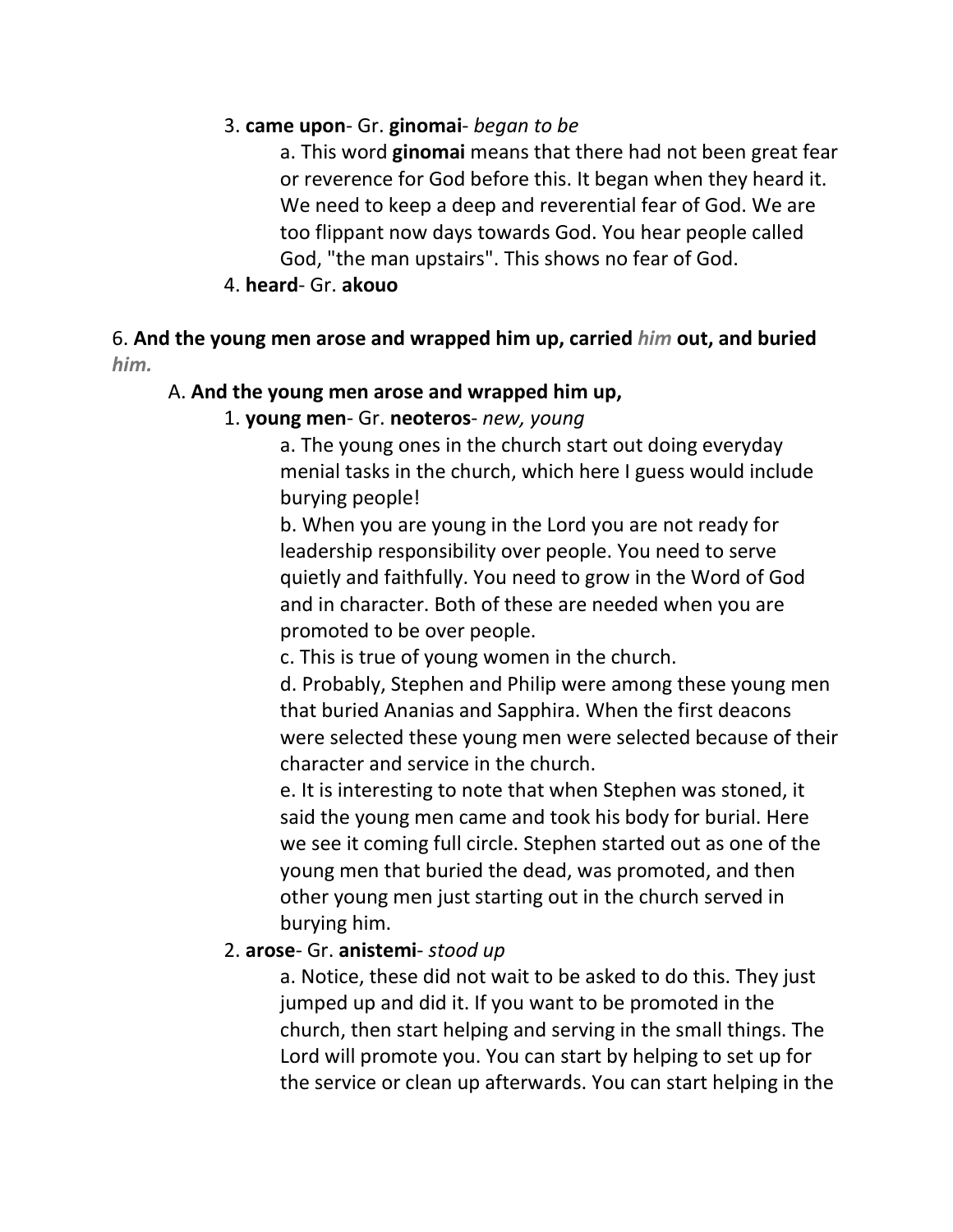children's ministry or greeting. Don't wait to be asked. Offer to help and be faithful and you will be promoted.

3. **wrapped**- Gr. **sustello**- *to roll together, wrap up, wrap around with bandages, etc., to enshroud*

a. *It was the usual custom with the Jews to wind the body in many folds of linen before it was buried; commonly also with spices, to preserve it from putrefaction*. -Barnes Commentary b. Jesus was thus prepared for burial. Joh\_19:40

## B. **carried him out,**

# 1. **carried**- Gr. **ekphero**

a. He carried his lie into the church and presented it to the apostles, and he ended up being carried out of the church.

# C. **and buried him**

1. **buried**- Gr. **thapto**

7. **Now it was about three hours later when his wife came in, not knowing what had happened.** 

# A. **Now it was about three hours later when his wife came in,**

# 1. **three hours**- Gr. **treis hora**

a. The hours of prayer were every three hours- 9:00am, 12:00am, and 3:00am. Her husband came to an earlier time of prayer, and his wife came three hours later to the next hour of prayer. It is ironic that she came in during a time of devotion to God to lie to God.

# 2. **later**- Gr. **diastema**- **interval of time**

3. **wife**- Gr. **gune**

# 4. **came in**- Gr. **eiserchomai**

a. This might have been in the temple around Solomon's Porch, but it is unsure where this happened.

# B. **not knowing what had happened**

# 1. **not knowing**- Gr. **eido**

# 2. **happened**- Gr. **ginomai**

a. This is surprising since word travels fast.

# 8. **And Peter answered her, "Tell me whether you sold the land for so much?" She said, "Yes, for so much."**

A. **And Peter answered her,**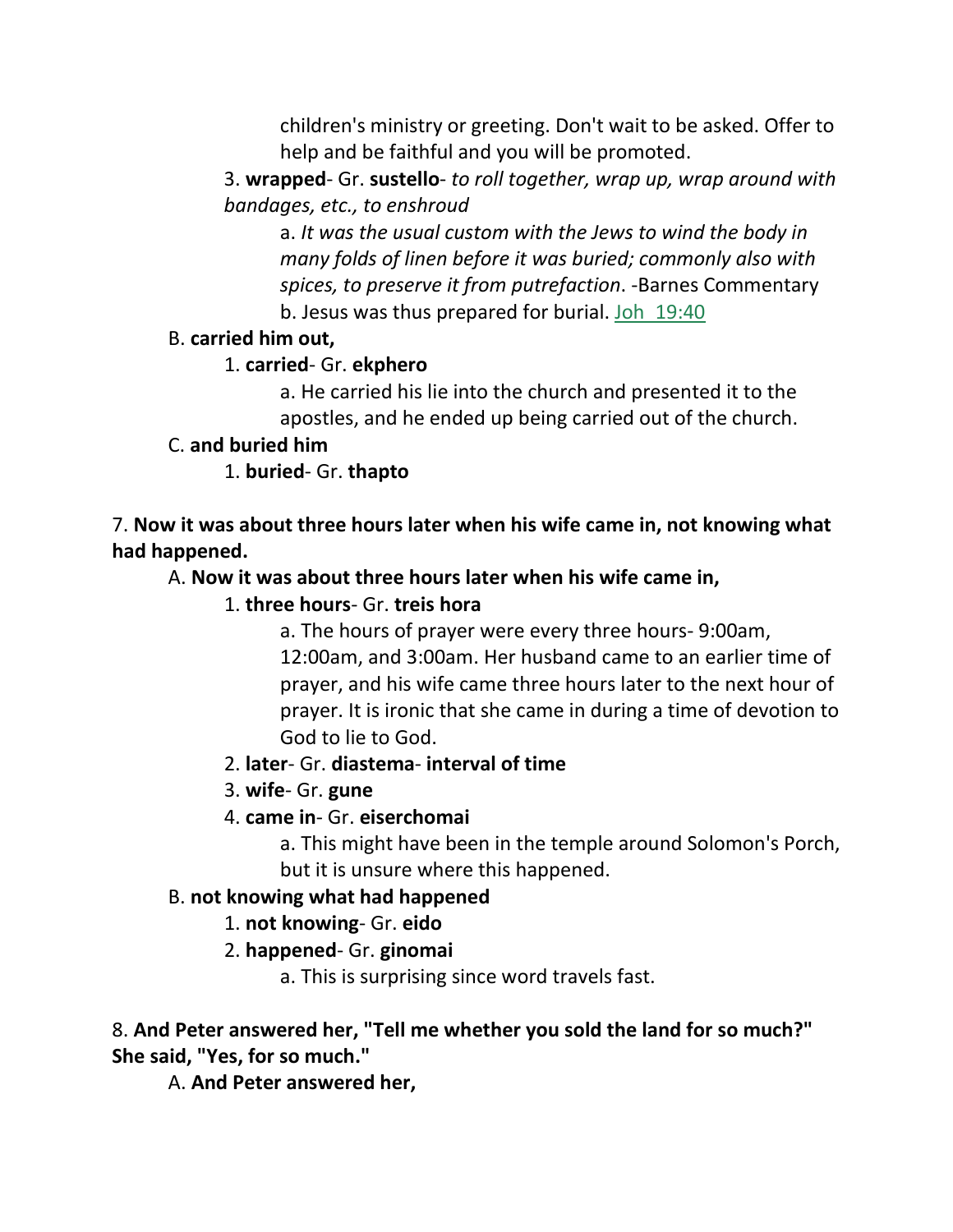## 1. **answered**- Gr. **apokrinomai**

# B. **Tell me whether you sold the land for so much?**

1. **tell**- Gr. **epo**

2. **sold**- Gr. **apodidomi**- *to deliver, to give away for one's own profit what is one's own, to sell*

3. **land**- Gr. **chorion**

# C. **She said,**

1. **said**- Gr. **epo**

# D. **Yes, for so much**

1. This shows that Ananias had told Peter how much he sold the property for and was saying he was giving the full amount of the sale to the church. It was not the amount that they were being judged for but lying about giving it all when they really weren't.

9. **Then Peter said to her, "How is it that you have agreed together to test the Spirit of the Lord? Look, the feet of those who have buried your husband** *are* **at the door, and they will carry you out."** 

- A. **Then Peter said to her,**
	- 1. **said** Gr. **epo**

B. **How is it that you have agreed together to test the Spirit of the Lord?**

- 1. **agreed together** Gr. **sumphoneo** *to sound together, to be in unison, be in accord; trop. to agree with, accord with in purport*
	- a. We get our English word "symphony" from this Greek word.
- 2. **test-** Gr. **peirazo** *to test one maliciously*

a. This word is used of the enemy in each case we see him tempting.

b. We are not to tempt the Lord. Deut. 6:16, Matt. 4:7

# 3. **Spirit**- Gr. **pneuma**

# 4. **Lord**- Gr. **kurios**

a. This is the Lord Jesus Christ.

b. The Holy Spirit is called the Spirit of Christ three times in the NT. Rom. 8:9, Phil. 1:19, 1 Peter 1:11

# C. **Look**- Gr. **idou**

# D. **the feet of those who have buried your husband are at the door,**

# 1. **feet**- Gr. **pous**

a. Deacons should be glad that they don't have to bury all the liars in the church now because they would be dirty all the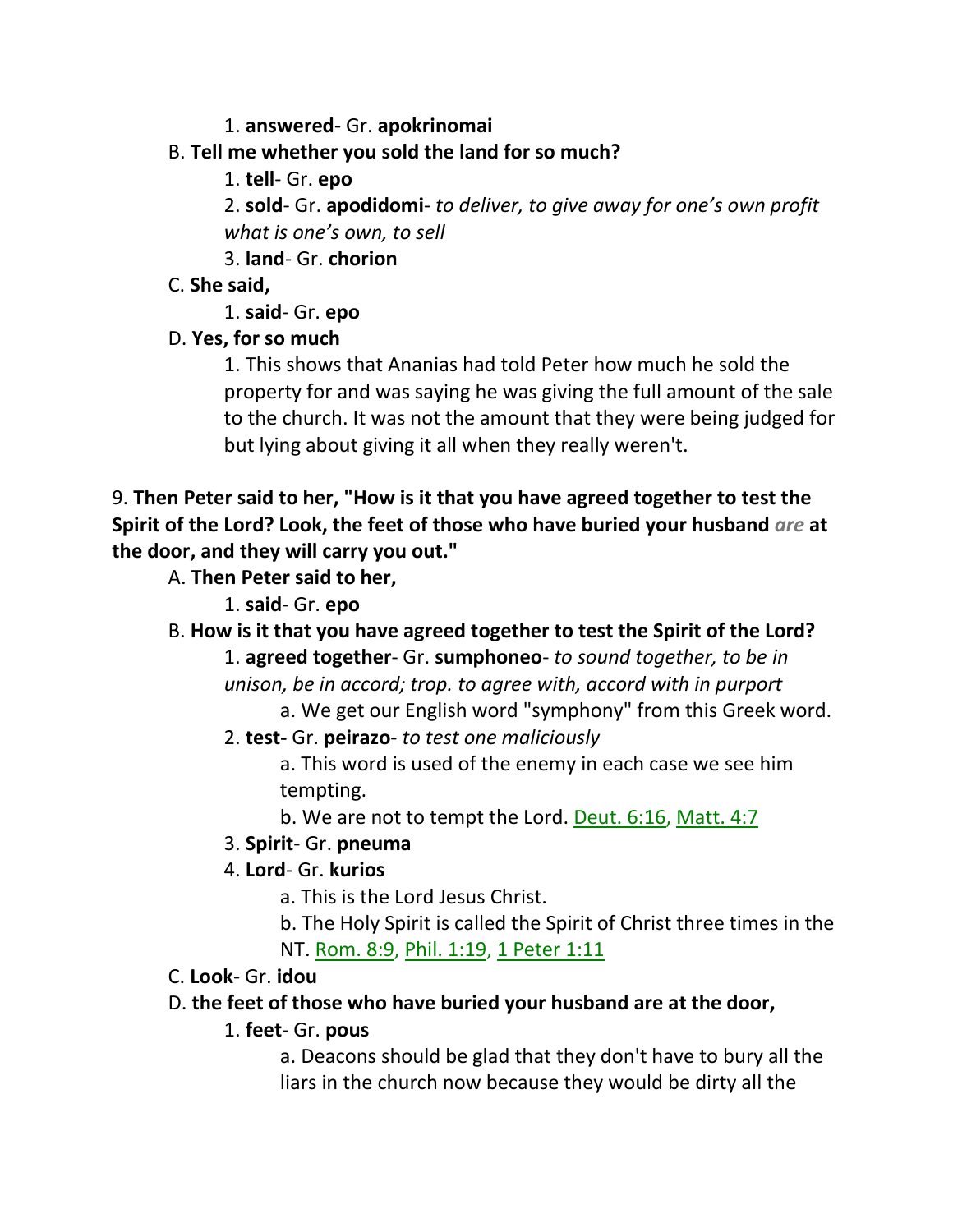time!

- 2. **buried** Gr. **thapto**
- 3. **husband** Gr. **aner**
- 4. **door** Gr. **thura**
- E. **and they will carry you out**
	- 1. **carry out** Gr. **ekphero**
		- a. Peter spoke this under the inspiration of the Holy Spirit.

10. **Then immediately she fell down at his feet and breathed her last. And the young men came in and found her dead, and carrying** *her* **out, buried** *her* **by her husband.** 

A. **Then immediately she fell down at his feet and breathed her last.**

- 1. **immediately** Gr. **parachrema** *immediately, forthwith, instantly*
- 2. **fell down** Gr. **pipto**
	- a. Pride goes before a fall!
- 3. **feet-** Gr. **pous**
- 4. **breathed her last** Gr. **ekpsucho** *to breath out*
- B. **And the young men came in and found her dead,**
	- 1. **young men** Gr. **nianiskos** *young servants*
		- a. These were candidates to be deacons. I believe Philip and Stephen were among them.

b. These young men apparently did not have other work to do at the time because it took three hours to bury Ananias and it would take another three hours to bury Sapphira. Maybe this was Sunday, and they were already at church!

- 2. **came in** Gr. **eiserchomai**
- 3. **found** Gr. **heurisko**
- 4. **dead** Gr. **nekros**

a. I wonder if they came back again fearing there were more dead waiting for them.

- C. **and carrying her out,**
	- 1. **carrying out** Gr. **ekphero**
- D. **buried her by her husband**
	- 1. **buried** Gr. **thapto**
	- 2. **husband** Gr. **aner**
- 11. **So great fear came upon all the church and upon all who heard these things.**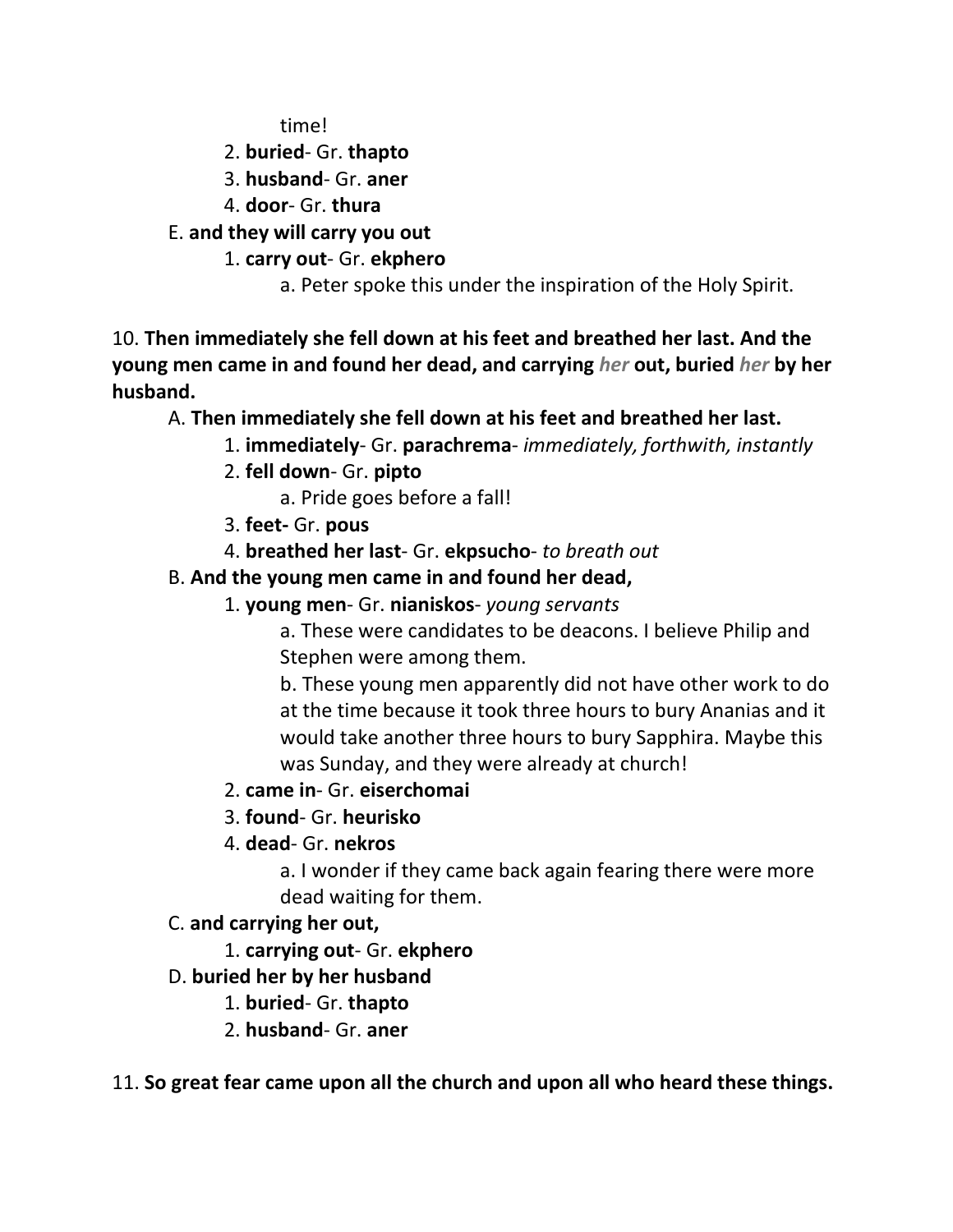## A. **great-** Gr. **megas**

## B. **fear**- Gr. **phobos**

1. This was great fear on top of the great fear mentioned in vs. 5.

2. There was great fear because they all knew they had lied before. This maybe started confession booths!

C. **church**- Gr. **ekklesia**- *called out ones*

# D. **heard**- Gr. **akouo**

1. Great fear came to the church but also to the unbelievers who heard about it.

2. 1 Pet. 4:17

# 12. **And through the hands of the apostles many signs and wonders were done among the people. And they were all with one accord in Solomon's Porch.**

# A. **And through the hands of the apostles many signs and wonders were done among the people.**

# 1. **hands**- Gr. **cheir**

a. The doctrine of the laying on of hands is one of the elementary principles of Christ. Heb. 6:2 One aspect of laying on of hands is to heal and perform signs and wonders among people.

b. Miracles take place when the Lord co-labors with a believer. The Lord stretches out his hand when a believer stretches their out their hand in faith and miracles occur! Acts 4:30 c. We will see later that Paul worked miracles through the laying on of his hands. Act\_19:11

# 2. **apostles**- Gr. **apostolos-** *sent ones with authority*

a. In the first days of the church only the apostles performed the miracles. Act 4:33 Later, we will see the deacon office established and will see that Stephen and Philip, who started out as deacons, are used of the Lord in the power of God and not just the twelve apostles.

b. It is important to note that operating in the power of God is not relegated to a few "super dupers" but all believers can do the works of Jesus and greater works because He has gone to the Father and given each believer the Holy Spirit. John 14:12

- 3. **signs** Gr. **semeion**
- 4. **wonders** Gr. **teras**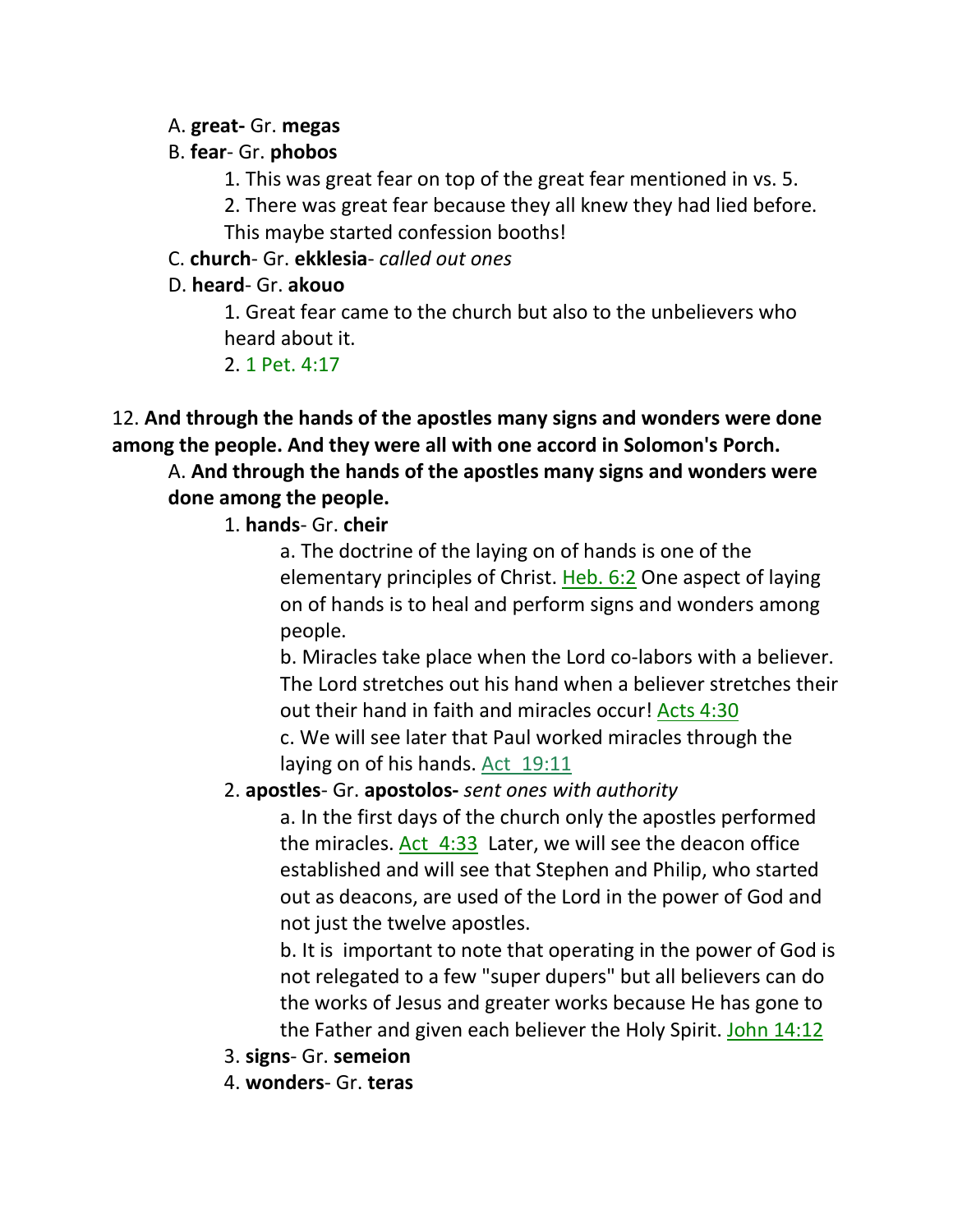## 5. **done**- Gr. **ginomai**- *to come into existence*

a. This word "**ginomai**" means to come into existence. This means that the signs and wonders originated from another realm outside of this natural realm and broke into sudden manifestation into this natural realm.

## 6. **people**- Gr. **laos**

a. This is referring to the Jewish people that were coming into the temple.

## B. **And they were all with one accord in Solomon's Porch**

## 1. **one accord**- Gr. **homothumadon**- *same passion*

a. We are not only to be of the same mind, but also have the same red-hot passion for the Lord. It seems to today in our churches there are some ice cubes mixed in with the red-hot coals.

# 2. **Solomon's Porch**- Gr. **solomon stoa**- *portico*

a. A covered colonnade or portico in which people could walk in all weather. See Act 3:11; Act 5:12 for this porch. This particular part of Solomon's temple was left uninjured by the Babylonians and survived apparently till the destruction of the temple by Titus a.d. 70.

# 13. **Yet none of the rest dared join them, but the people esteemed them highly.**  A. **Yet none of the rest dared join them,**

# 1. **rest-** Gr. **loipoi**

a. The rest of the believers in the church. This is not referring to unbelievers because in the next verse we see many unbelievers getting saved added to the Lord.

# 2. **dared-** Gr. **tolmao**- *to be bold, bring oneself to*

# 3. **joined**- Gr. **kollao**- *to join one's self to, cleave to*

a. In context here, we see that they did not dare join them **in performing signs and wonders**. Jesus said that every believer could do His works and greater works, but they did not have the boldness to step out and do it!

b. Here we see for the first time a division in "clergy-superdupers" and "laity-ordinary people". God sees every believer as a minister and the five-fold equipping offices of apostle, prophet, evangelist, pastor and teacher are to equip the saints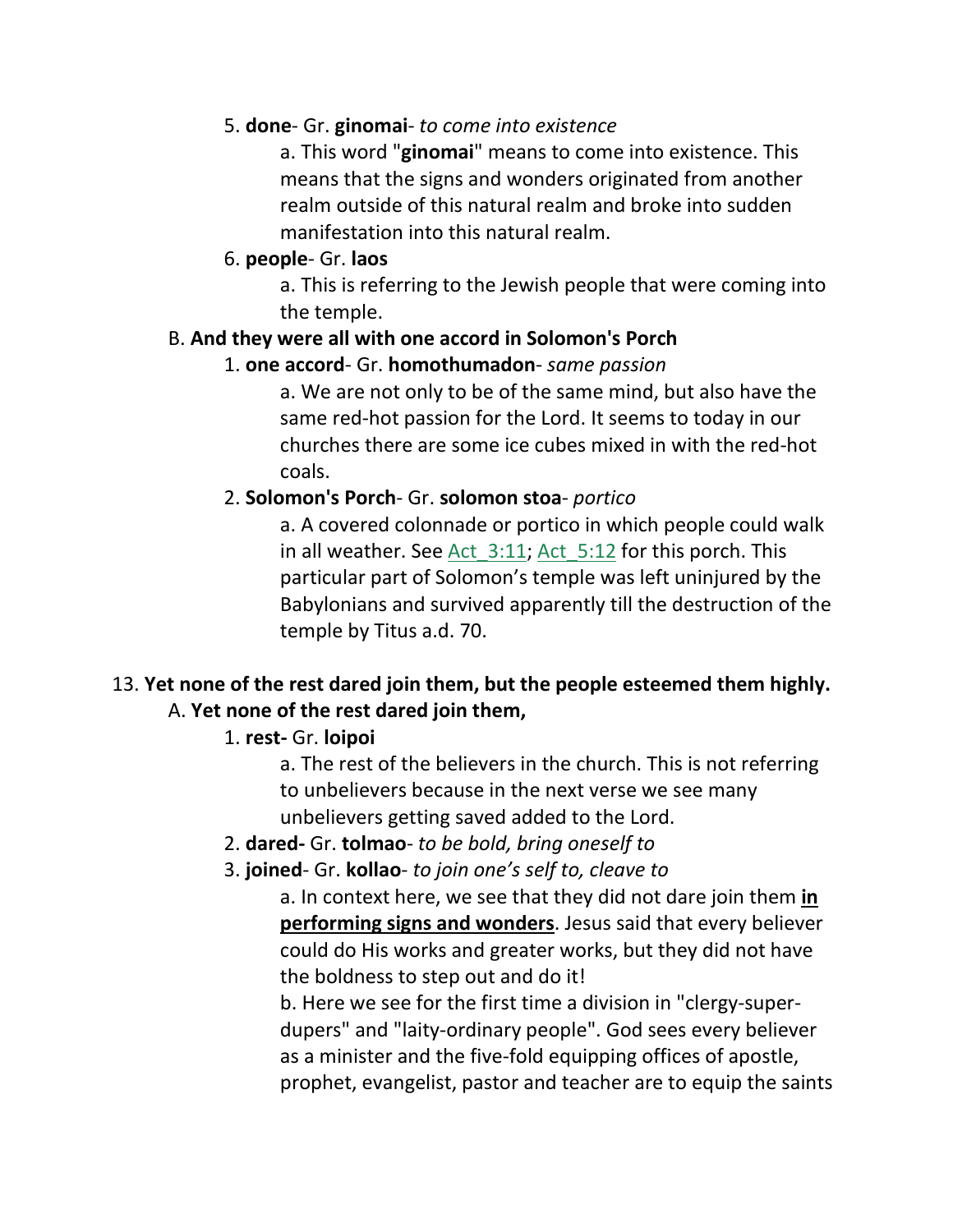for the work of the ministry. Eph. 4:11-12 However, there has been a perversion that has been in the church since the beginning, and it started right here, where the equipping offices are lifted up as the ministers in the body of Christ and the rest [laity] just come and support and receive from their ministry. This is where the belief came that the clergy are to be used mightily by the Spirit of God and the laity just do menial tasks and receive from the clergy.

c. Notice, it did not say that the rest were not allowed to participate with the apostles, but none had the boldness or dared to. As they magnified the apostles in their sight, they became smaller.

## B. **but the people esteemed them highly**

- 1. **people** Gr. **laos**
	- a. Those believers in the church and unbelievers.
- 2. **esteemed them highly** Gr. **megaluno** *to magnify*

a. The rest of the church and the people magnified the apostles much greater than themselves. They saw them bigger, better, and more useable for God.

b. The problem is, those who get magnifed allow themselves to be so, and often see themselves magnified over the people. This is very pleasurable to the flesh. It is also very deceptive and destructive. To keep up this illusion of grander those who are magnified by the people will limit their availability to the people and will be separate from them. They become "untouchable". This is because if people saw them up and close for any length of time, they will be seen for what they are- people who are imperfect like everyone else. This is not to say that leaders shouldn't live admirable lives, but no one is perfect. Never meet your hero!

c. It is always proper for those in the church to esteem and honor those God has set over them, but a leader should not demand others to serve them and honor them. 1 Thess. 5:13, 1 Pet. 5:3

d. Honor should be shown upwards from the people to their leaders, but honor should be shown downwards from the leaders to the people. 1 Cor. 12:23 A leader is a servant of the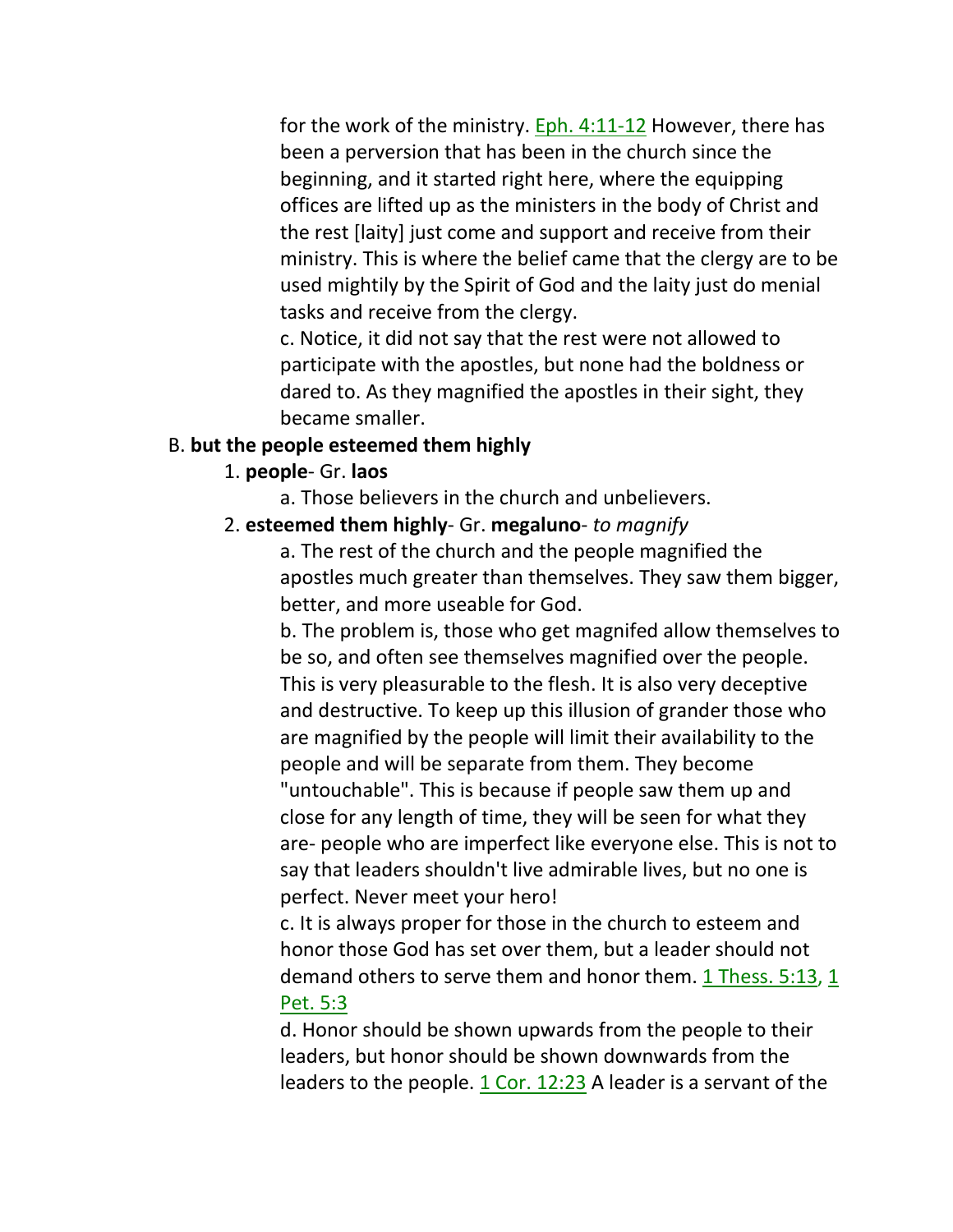people. Jesus told us this. Mark 10:44 A leader should not see themselves better than the people or a lord over the people. He or she is a servant to the people.

e. It is human nature for people to magnify you if you are used in a visible ministry- especially a pulpit ministry. As much as possible, instill in the people that they are ministers and all of them can be used mightily by the Spirit of God even if they are not behind a pulpit. They are equally righteous and holy before the Lord.

f. Resist the temptation to separate yourself from the people and be untouchable. Jesus is your example. He was used greater than any man in history but made himself available to the "common man". He was not untouchable. People sought to touch Him, and He allowed them to do it.

g. Jesus did not sit alone and eat in a "green room" away from everyone to protect His anointing. He sat and ate with publicans and sinners- the common folk.

h. **1Co 4:6** Now these things, brethren, I have figuratively transferred to myself and Apollos for your sakes, that you may learn in us not to think beyond what is written, that none of you may be puffed up on behalf of one against the other. i. We need to **LEARN** not to think of ourselves above what is written in the Word of God concerning us, so we are not puffed up over others. The word calls leaders- servants. We see that the Word tells us that all believers are kings and priests, holy, righteous, and ministers.

14. **And believers were increasingly added to the Lord, multitudes of both men and women,** 

#### A. **And believers were increasingly added to the Lord**,

1. **believers**- Gr. **pisteuo**- *believing*

a. Notice that you must believe upon Christ to be added to Him. Universalists teach you do not need to believe to be added the Lord. This is error.

## 2. **increasingly added**- Gr. **prostithemi**- *to add what is lacking* a. We get the English word **prosthesis** from this. A prothesis is added when there is an incomplete limb. Believers were being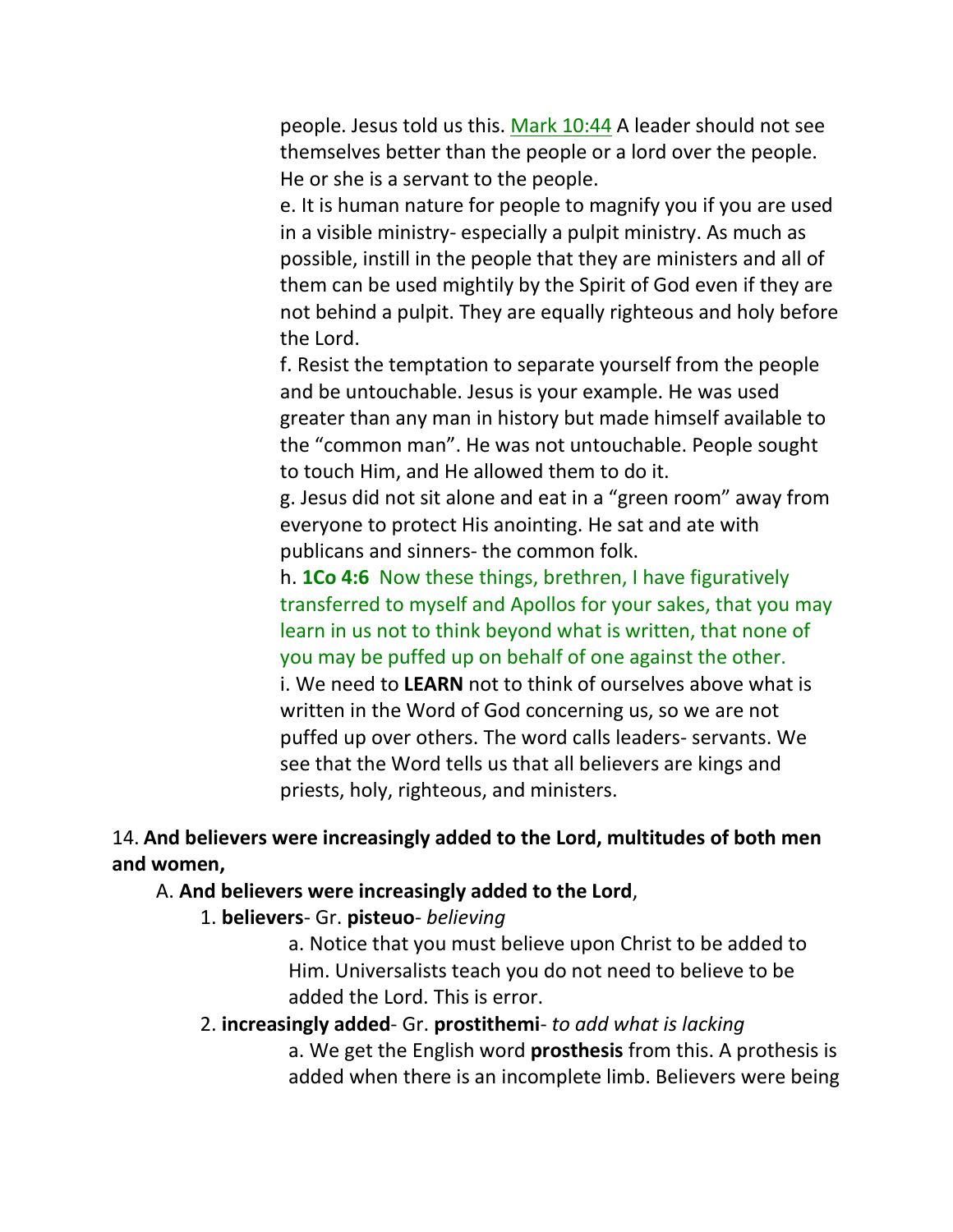added to the Lord's body because there were missing members to His body!

#### 3. **Lord**- Gr. **kurios**

a. Notice that when people get saved, they are not just added to the church but added to the Lord! They are added to His body.

#### B. **multitudes of both men and women**

## 1. **multitudes**- Gr. **plethos**

a. There have been untold multitudes added to the Lord since that day.

## 2. **men**- Gr. **aner**- *the word for a biological male*

## 3. **women**- Gr. **gune**

a. It is important to note that the gospel greatly elevated women. Before and at this time women were seen as property of husbands and fathers. They were second class citizens. However, there is no male or female in Christ. The are equal heirs of the grace of life. 1 Pet. 3:7

15. **so that they brought the sick out into the streets and laid** *them* **on beds and couches, that at least the shadow of Peter passing by might fall on some of them.** 

A. **so that they brought the sick out into the streets and laid them on beds and couches,**

# 1. **brought out**- Gr. ekphero- *to carry or bring out*

a. Faith was not only shown by those laying on the beds and couches but also those who carried them to the streets. b. In most miracles there are those supporting those who receive their miracle.

c. Will you be used to carry someone so they can be positioned to receive their miracle?

d. Some are called to work miracles, but some are called to carry others to position them to receive. We can carry people to their miracle through prayer.

e. People brought the sick to Jesus during His ministry-Mar 6:56, Mat 14:35 Instead of them waiting for His shadow to come upon them, they sought to touch the hem of His garment. However, this was a fulfillment of OT scriptures that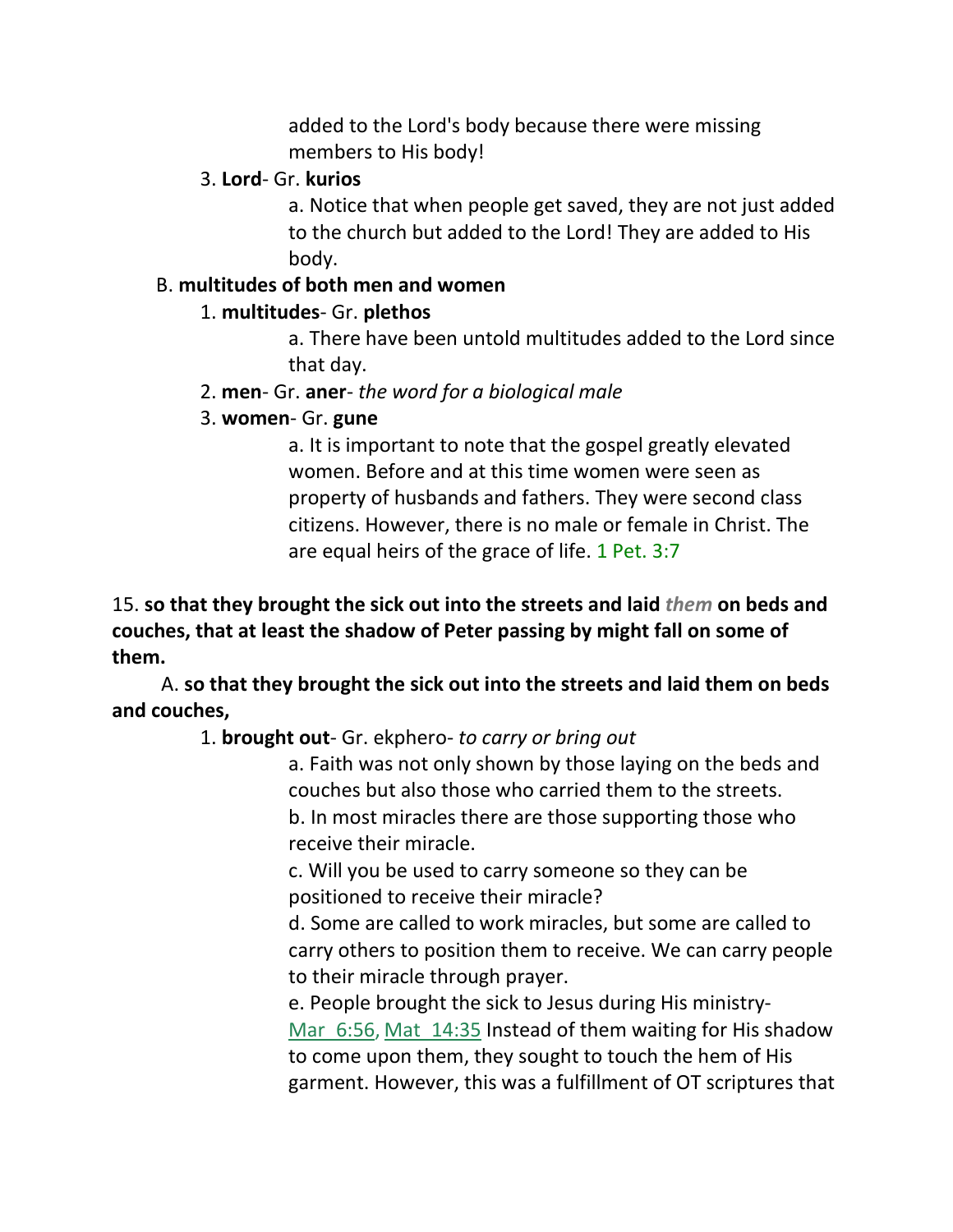state that people seek the shadow of the Lord's wings. Ps. 17:8, Ps. 36:7, Ps. 57:1, Ps 63:7

f. The hem of the Jewish garment was also called wings because of the tassels that hung from the hem. Num\_15:38 g. It was prophesied in the OT that people would be blessed by the shadow of the Lord's wings.

- 2. **sick** Gr. **asthenes** *in a weakened state, infirm, feeble*
- *3.* **streets***-* Gr. **plateia***- a broad way, a street*
- 4. **laid** Gr. **tithemi** *to set or place*
- 5. **bed** Gr. **kline** *a couch (for sleep, sickness, sitting or eating)*
- 6. **couches** Gr. **krabbatos** *mattress, pallet, bed,*

## B. **that at least the shadow of Peter passing by might fall on some of them**

#### 1. **shadow- Gr. skia**

a. A shadow is connected with death- "shadow of death". Here we see that what was connected with death, now is connected with life! God reverses the curse!

b. Here we see healing connected with Peter's shadow.

c. It is not the shadow of a man that provides power, but the overshadowing of the Holy Spirit. Luk\_1:35

#### 2. **Peter**

a. Peter was the main spokesman for the apostles, so people naturally looked to him as the source of healing and power they needed. It is not God's plan that people look to one man to have contact with his power.

b. Peter was used to bless people, but he also let people down as he did in the Antioch church and led others to hypocrisy in the church. Gal. 2:11-13

c. We can't look to people for our relationship with God. People can and will let us down, but Jesus never will!

## 3. **passing by**- Gr. **erchomai**

a. Many Christians are like these that waited in the streets for Peter to come by. They think that they need a special person to pray for them or a special meeting to happen so they can receive. We don't need to wait for healing. We can receive healing right now by faith in God's Word. 1 Pet. 2:24

4. **fall**- Gr. **episkiazo**- *to throw a shadow upon*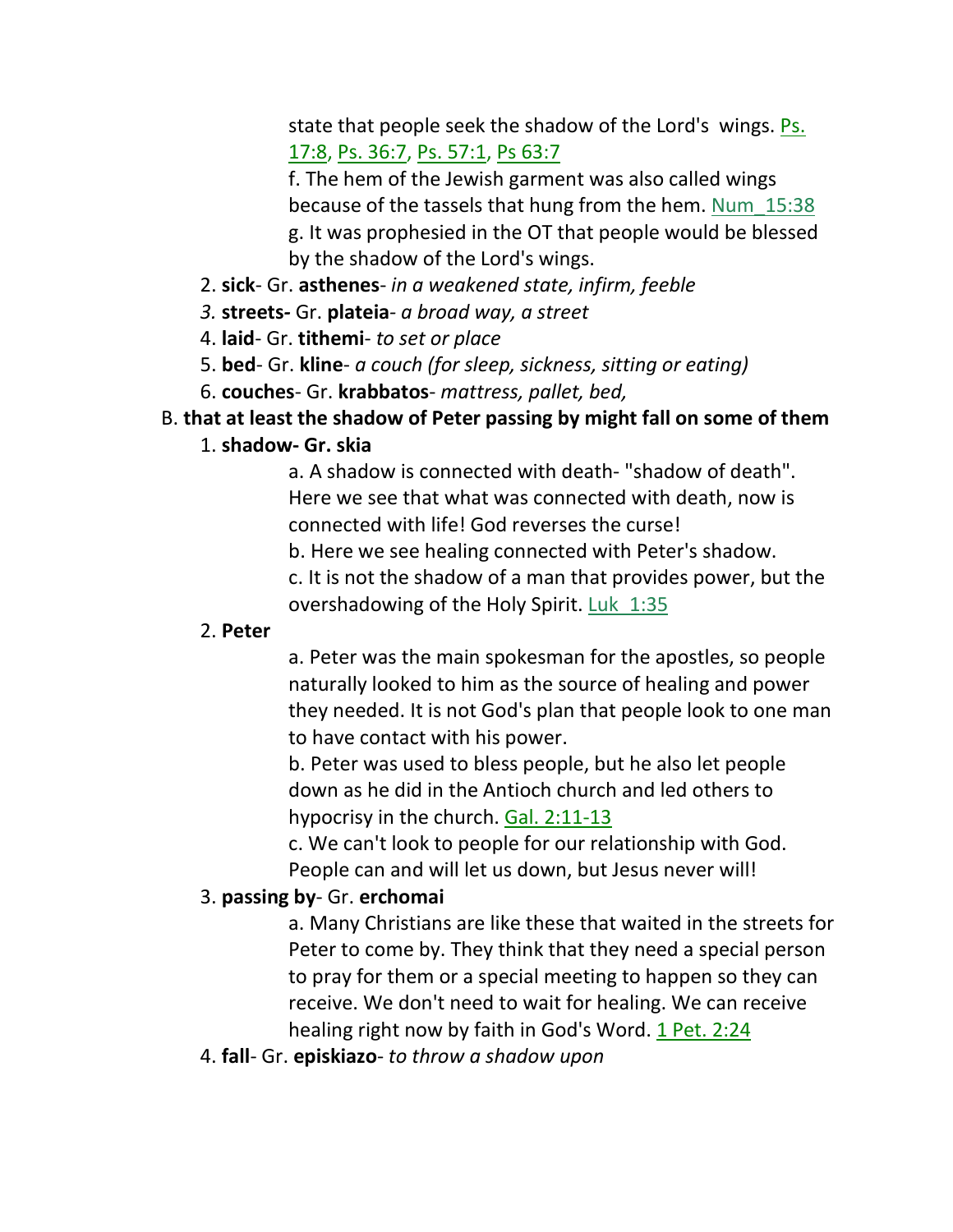a. The scripture does not say here that people were healed by Peter's shadow, but they hoped they would receive healing by his shadow falling upon them.

b. This is called a "point of contact" where people release their faith. A point of contact can be the laying on of hands or laying a prayer cloth upon someone. I would not doubt people did get healed, not because of Peter's shadow, but the release of faith on this point of contact.

# 16. **Also a multitude gathered from the surrounding cities to Jerusalem, bringing sick people and those who were tormented by unclean spirits, and they were all healed.**

# A. **Also a multitude gathered from the surrounding cities to Jerusalem,**

# 1. **multitude**- Gr. **plethos**

 a. Word gets around quick and people are willing to travel to get vital needs met such as healing.

# 2. **gathered**- Gr. **sunerchomai**- *to come together*

 a. There was no need for people to gather at Jerusalem to receive healing. They could have gotten healed right where they were, but they were ignorant of this fact. They needed to be taught. b. No doubt, this was a great opportunity for evangelism and seeing people saved. Healing is the "dinner bell" for the gospel.

# 3. **surrounding**- Gr. **perix**

4. **cities**- Gr. **polis**

# 5. **Jerusalem**- means *"dwelling of peace"*

 a. Jerusalem in the OT was not a place of peace by any stretch of the imagination. However, the people who came to Jerusalem and heard the gospel experienced peace both spiritually and physically.

# B. **bringing sick people and those who were tormented by unclean spirits,**

- 1. **bringing** Gr. **phero** *carrying or bringing*
- 2. **sick** Gr. **asthenes** *weak or infirm*
- 3. **tormented** Gr. **ochleo** *to be mobbed or crowded, to be vexed, molested, troubled:*

# 4. **unclean**- Gr. **akathartos**

 a. These were fallen spirits under Satan. The angels under God are clean.

5. **spirits**- Gr. **pneuma**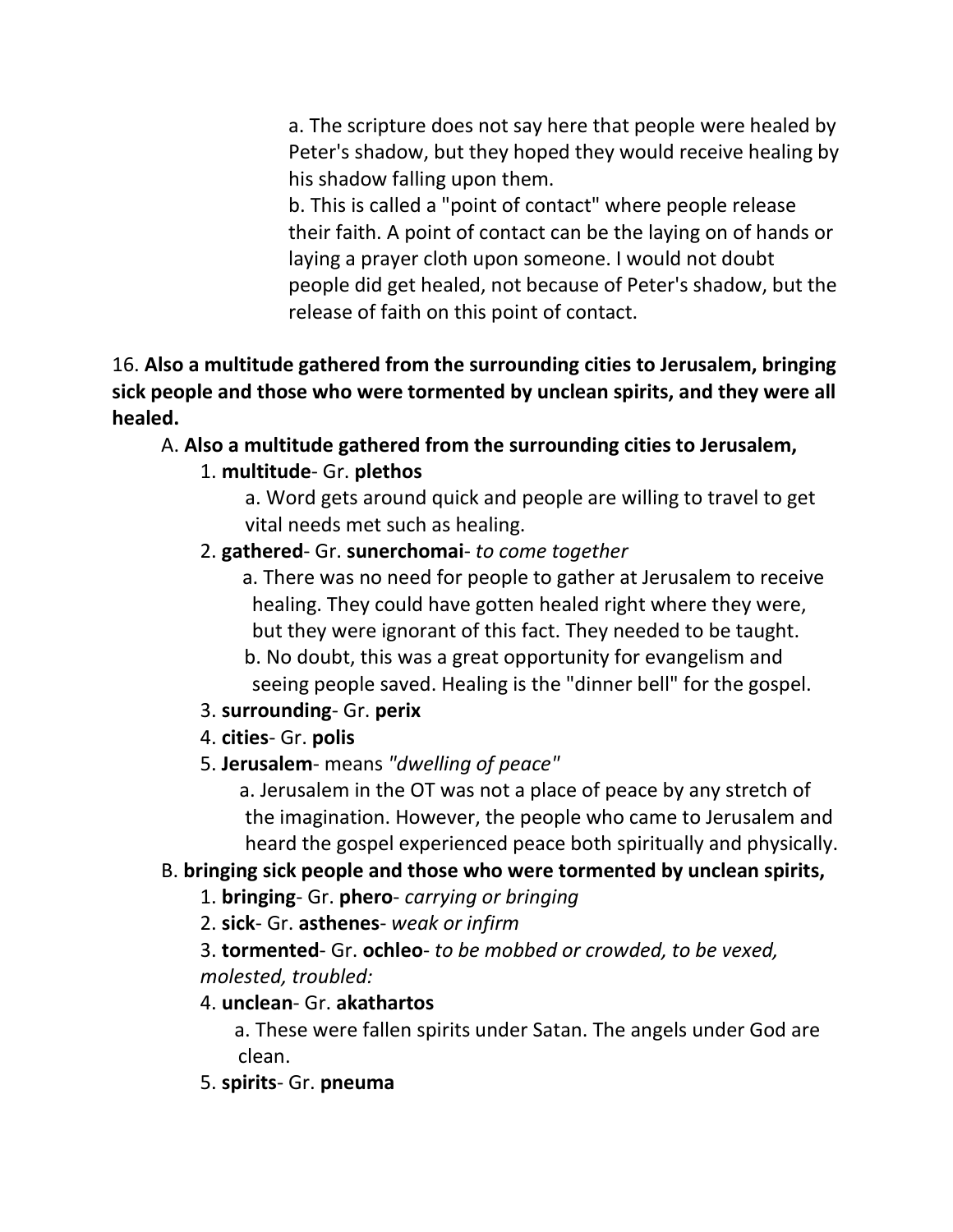a. Some sicknesses and infirmities are natural in nature, but some are caused by evil spirits.

## C. **and they were all healed**

1. **all**

 a. In Jesus' ministry all were healed. Here we see at the outset of the church, all were healed as well. We have had diminishing returns since then. It would be prudent to seek the Lord as to the reason[s]. They change is not on God's side!

 b. It did not matter if the cause of the sickness was natural or spiritual, they all were healed. Those tormented by unclean spirits were delivered.

2. **healed**- Gr. **therapeuo**- *to wait upon, minister to, render voluntary service, heal*

a. We get our English word "therapy" from this Greek word. We are called to minister to the sick and provide divine therapy!

# 17. **Then the high priest rose up, and all those who** *were* **with him (which is the sect of the Sadducees), and they were filled with indignation,**

## A. **Then the high priest rose up,**

- 1. **high priest** Gr. **archiereus**
- 2. **rose up** Gr. **anistemi** *stood up*

## B. **and all those who were with him**

1. Evil people will congregate together to make themselves appear bigger than they are.

## C. **which is the sect of the Sadducees**

1. **sect**- Gr. **hairesis**- *a body of men following their own tenets (sect or party)*

## 2. **Sadducees**- means *the followers of Zadok*

 a. The Sadducees, or Zadokites, were originally identical with the sons of Zadok, and constituted what may be termed a kind of sacerdotal aristocracy, this Zadok being the priest who declared in favor of Solomon, when Abiathar took the part of Adonijah. 1Ki 1:32-45. To these sons of Zadok were, afterward, attached all who, for any reason, reckoned themselves as belonging to the aristocrats; such, for example, as the families of the high priest, who had obtained consideration under the dynasty of Herod.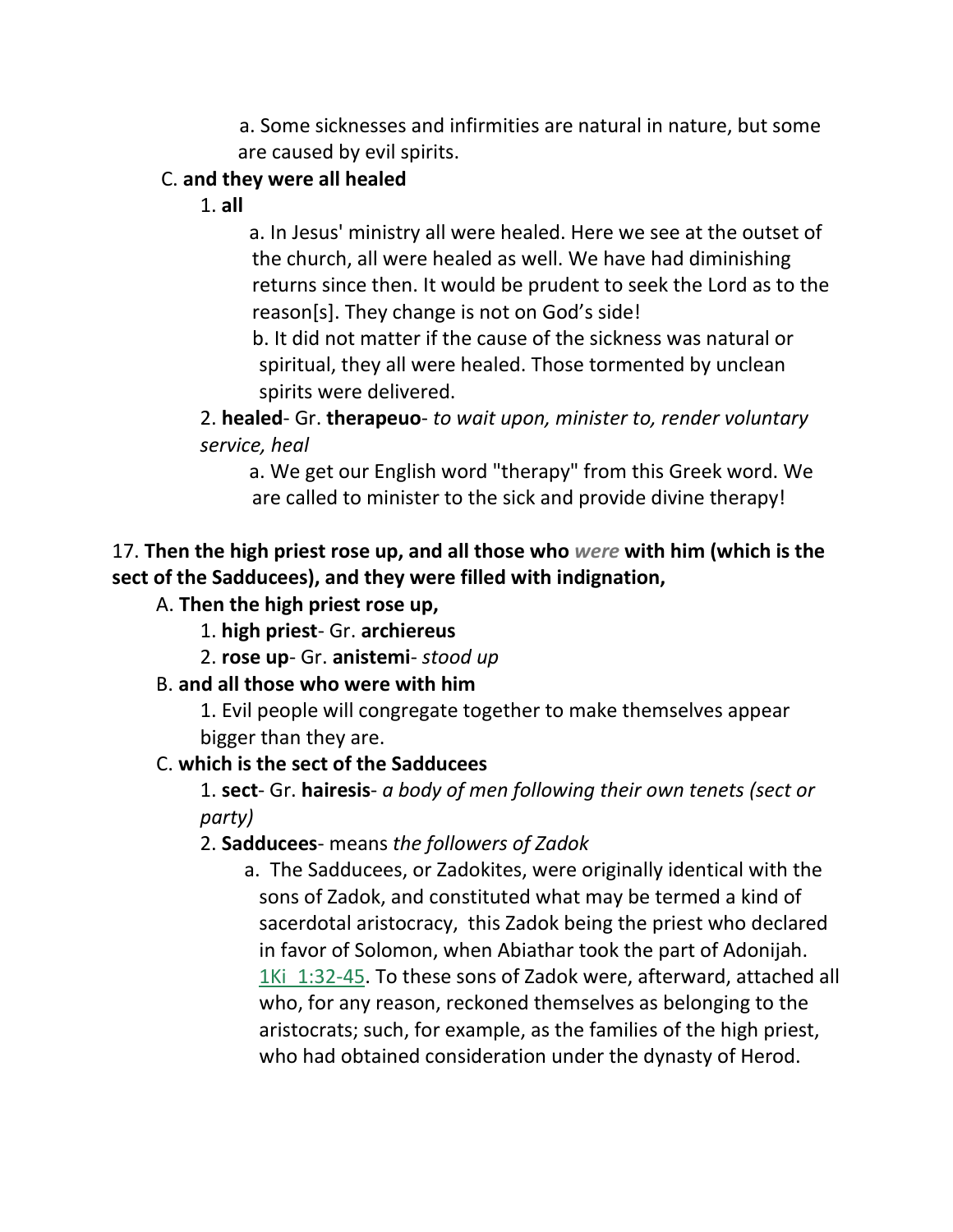These were for the most part judges, and individuals of the official and governing class.

- b. This sect denied that the oral law was a revelation of God to the Israelites. And who deemed the written law alone, to be obligatory on the nation, as of divine authority.
- c. The second distinguishing doctrine of the Sadducees was *the denial of man's resurrection after death.* In connection with the disbelief of a resurrection by the Sadducees, they likewise, denied there was "angel or spirit," Act 23:8, and also the doctrines of future punishment and future rewards.

## D. **and they were filled with indignation**

- 1. **filled** Gr. pletho
- 2. **indignation** Gr. zelos
	- a. When God is blessing there will be those who are not happy about it. Jesus encountered this in His ministry. The religious of Jesus day were angry that Jesus healed on the Sabbath. They should have rejoiced someone got healed and blessed. If Jesus faced this we will also.

# 18. **and laid their hands on the apostles and put them in the common prison.**

# A. **laid**- Gr. **epiballo**- *to thow upon*

- 1. This is a violent word. They threw their hands upon them.
- B. **hands** Gr. **cheir**
	- 1. This laying on of hands were not to bless them!

## C. **apostles**- Gr. **apostolos**

1. This may have been the twelve apostles, but it might had been just Peter and John.

## D. **put**- Gr. **tithemi**

# E. **common**- Gr. **demosios**- *public*

1. No doubt the apostles used this opportunity to witness to those in the prison.

F. **prison**- Gr. **teresis**- *a watching or keeping, prison*

# 19. **But at night an angel of the Lord opened the prison doors and brought them out, and said,**

 A. **But at night an angel of the Lord opened the prison doors and brought them out,**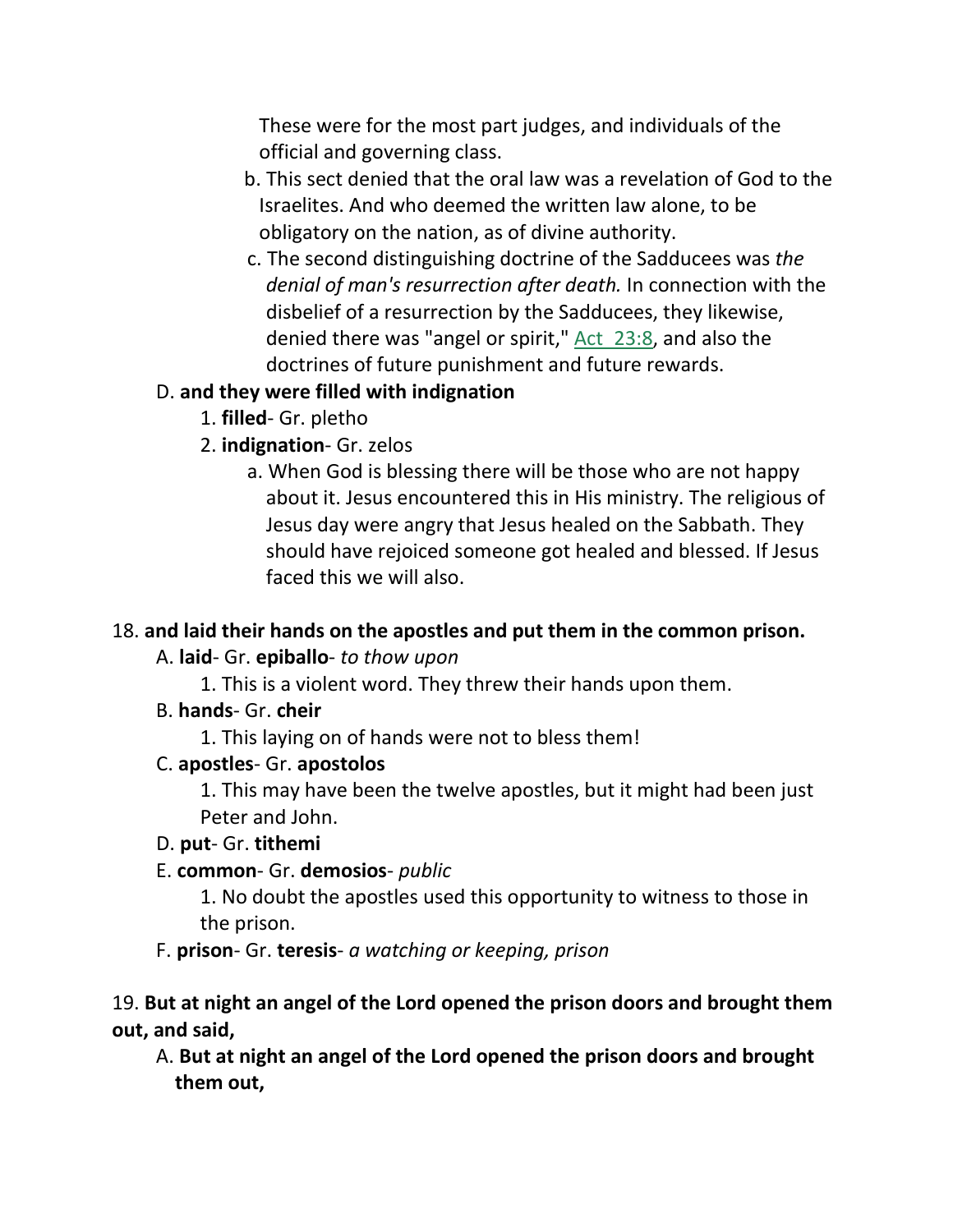## 1. **night**- Gr. **nux**

- a. Often, your deliverance comes in the middle of the night when it looks darkest.
- 2. **angel** Gr. **aggelos** *messenger*
	- a. This is not going to be the only time an angel will spring Peter out of prison. Acts 12:7-10
	- b. The angel would not have delivered Peter out of prison if he was there for wrong doing.
	- c. Angels are ministering spirits sent forth to minister to those who are inheriting salvation. Heb. 1:14
- 3. **Lord** Gr. **kurios**
	- a. The Lord teaches us who are called into leadership that you should learn to delegate. The Lord did not come himself and bring Peter out, but He gave that assignment to one of His angels. He chose to do this even though He could of done it Himself. The truth be told, the Lord can do everything Himself but He chooses to use others. We can't do everything but often try. We often don't trust people to do things because we feel they won't do it as well as us. Well, the Lord does everything perfect, but trusts flawed vessels to do His work. Angels are not even perfect in everything. They are sinless but not perfect in everything they do. Job 4:18
- 4. **opened** Gr. **anoigo**
- 5. **prison** Gr. **phulake** *to watch, prison*
- 6. **doors** Gr. **thura**
- 7. **brought** Gr. **exago** *to lead out*

 a. God will open up your prison doors and lead you out if you trust Him.

## B. **and said,**

1. **said**- Gr. **epo**

# 20. **"Go, stand in the temple and speak to the people all the words of this life."**  A. **Go**

1. Jesus started the church off with the command to GO! Matt. 28:18 The Lord did not change His mind just because there is opposition. The angel removed the roadblock and reasserted Jesus' command- GO!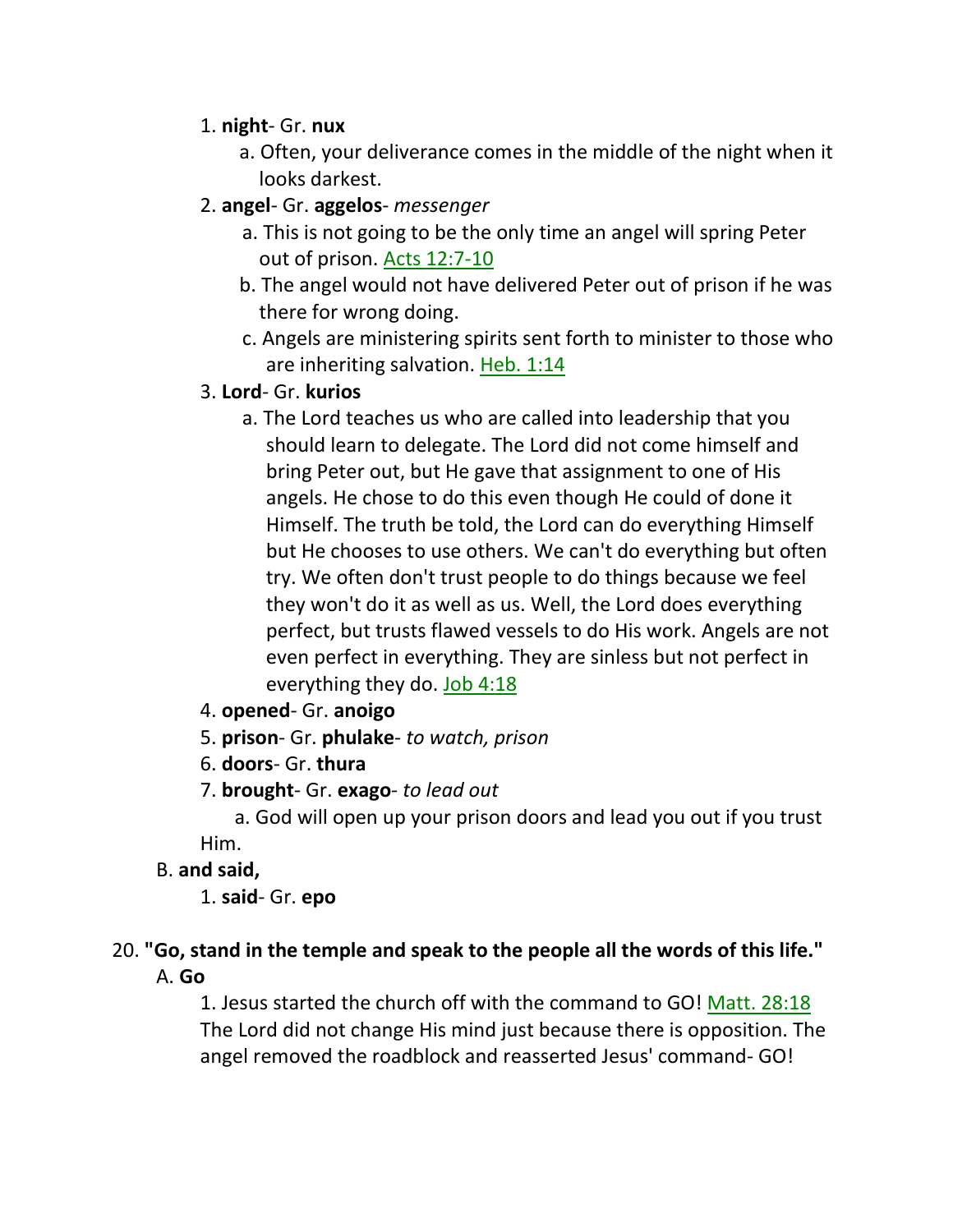2. This angel was directing them to commit civil disobedience. The leaders of Israel had already commanded them not to speak about Jesus. Acts 4:18 When natural authority is in opposition to God's authority and clear command then it is right and just to commit civil disobedience. There may be consequences for this, but if you are in the right, and under God's authority, He will protect you.

# B. **stand in the temple and speak to the people all the words of this life**

# 1. **stand**- Gr. **histemi**

a. We are called to stand in God's grace and faith. Rom. 5:2, 1 Cor.

# 16:13

# 2. **temple**- Gr. **hieron**

# 3. **speak**- Gr. **laleo**

 a. The Lord does not ask from us what we can't do. The angel told them to "stand" and "speak". If we will do our part, God will do the part we can't do!

# 4. **people**- Gr. **laos**- covenant people

a. This is speaking of the Jews.

5. **all**

 a. We should share all of the Word of God, not just the part people will like.

# 6. **words-** Gr. **rhema**- *spoken word*

- a. We are called to give voice to the Word of God.
- 7. **life** Gr. **zoe**
	- a. If you want to partake of God's life then spend time in all of His words! They are filled with life.

21. **And when they heard** *that,* **they entered the temple early in the morning and taught. But the high priest and those with him came and called the council together, with all the elders of the children of Israel, and sent to the prison to have them brought.** 

# A. **And when they heard that,**

1. **heard**- Gr. **akouo**

a. Faith comes by hearing and boldness comes from faith.

# B. **they entered the temple early in the morning and taught.**

- 1. **entered** Gr. **eiserchomai**
- 2. **temple** Gr. **hieron**
- 3. **morning** Gr. **hupo orthros** *under or by daybreak, at dawn*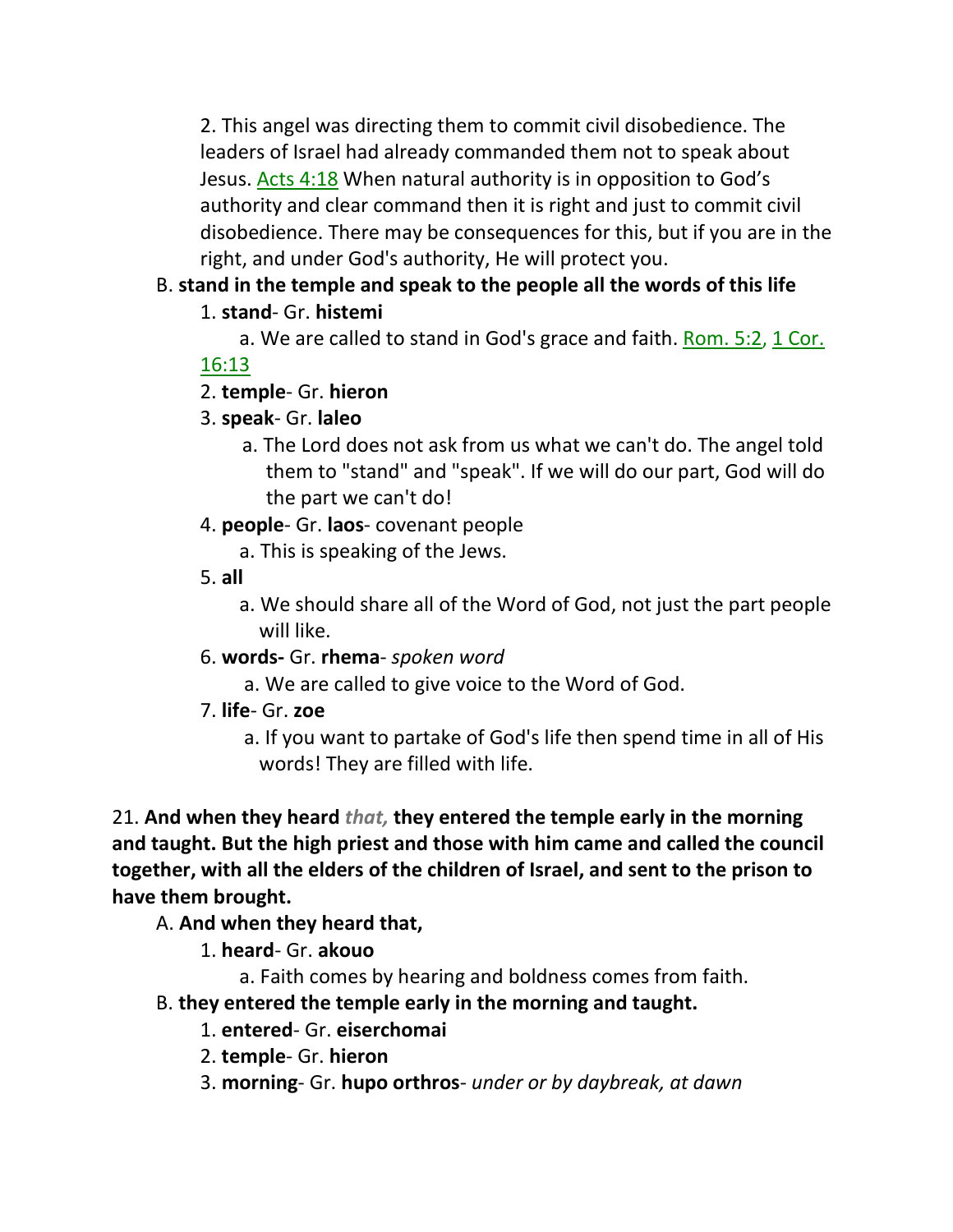## 4. **taught**- Gr. **didasko**

- a. They were told by the angel to speak all the words of this life, and here they taught. Teaching the Word of God is speaking all the words of this life.
- b. This was civil disobedience but under divine direction to do so.

C. **But the high priest and those with him came and called the council together,**

# 1. **high priest**- Gr. **archiereus**

2. **came**- Gr. **paraginomai**- *to come forth, make one's public appearance*

3. **called**- Gr. **sugkaleo**

4. **council**- Gr. **sunedrion**- *any assembly (especially of magistrates, judges, ambassadors), whether convened to deliberate or pass judgment; the Sanhedrin, the great council at Jerusalem, consisting of the seventy one members, viz. scribes, elders, prominent members of the high priestly families and the high priest, the president of the assembly. The most important causes were brought before this tribunal, inasmuch as the Roman rulers of Judaea had left to it the power of trying such cases, and also of pronouncing sentence of death, with the limitation that a capital sentence pronounced by the Sanhedrin was not valid unless it was confirmed by the Roman procurator.*

 a. The hearing for the apostles had been scheduled for daylight, because trials were not to be held at night (Act\_4:3, Act\_4:5). The trial of Jesus, which was at night was against Jewish law!

# D. **with all the elders of the children of Israel,**

- 1. **elders** Gr. **gerousia** *eldership*
	- a. These were supposedly the mature spiritual leaders in Israel, but they were the opposite of spiritual or mature.
	- b. Probably these were not a part of the Sanhedrin, but were people of age and experience, who in Act\_4:8; Act\_25:15, are called "elders of the Jews," and who were present for the sake of counsel and advice in a case of emergency.
- 2. **children** Gr. **huios**

# E. **and sent to the prison to have them brought out**

- 1. **sent** Gr. **apostello** *to order (one) to go to a place appointed*
- 2. **prison** Gr. **desmoterion** *place of bondage*
- 3. **brought** Gr. **ago** *to lead one by force*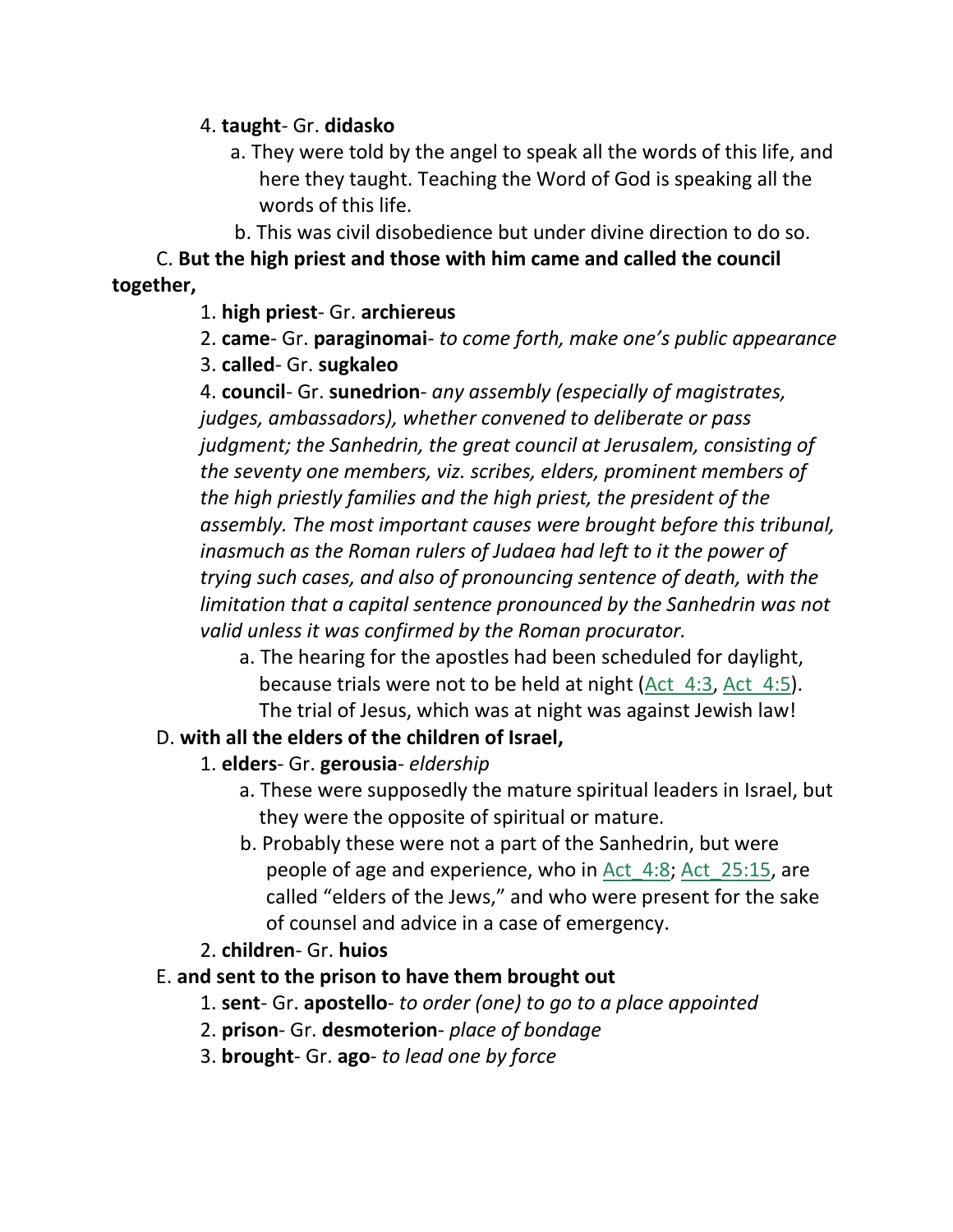# 22. **But when the officers came and did not find them in the prison, they returned and reported,**

# A. **But when the officers came and did not find them in the prison,**

1. **officers**- Gr. **huperetes**- *an underrower, subordinate rower, any one who serves with hands: a servant, any one who aids another in any work*

- 2. **came** Gr. **paraginomai-** *to come forth, make one's public appearance*
	- a. The High Priest made his public appearance, and his officers made a public appearance, but the disciples were hidden from sight! We will be hidden in the time of trouble! Ps. 27:5
- 3. **find** Gr. **heurisko**
- 4. **prison** Gr. **phulake**

 a. When God delivers someone, the enemy goes to find them in their place of bondage and finds them missing!

# B. **they returned and reported**

- 1. **returned** Gr. **anastrepho** *to turn again*
- 2. **reported** Gr. **apaggello** *to announce or report back*

# 23. **saying, "Indeed we found the prison shut securely, and the guards standing outside before the doors; but when we opened them, we found no one inside!"**

A. **saying**- Gr. **lego**

- B. **Indeed we found the prison shut securely,**
	- 1. **found** Gr. **heurisko**
	- 2. **prison** Gr. **desmoterion**
	- 3. **shut** Gr. **kleio**
	- 4. **securely** Gr. **asphaleia** *security from enemies and dangers, safety*
		- a. Once the doors were shut on the apostles, they had not been opened again by the guards.

# C. **and the guards standing outside before the doors,**

- 1. **guards** Gr. **phulax**
	- a. *These guards are fortunate that they are Levites policing for the Jewish temple aristocracy rather than recruits under the Romans or Herod Agrippa I, who might have executed them* (see Act 12:18-19). -Bible Background Commentary
	- b. What happened to the guards when the angel came or how they got around the guards it does not say here. They might have been made invisible to the guards or the guards were put to sleep.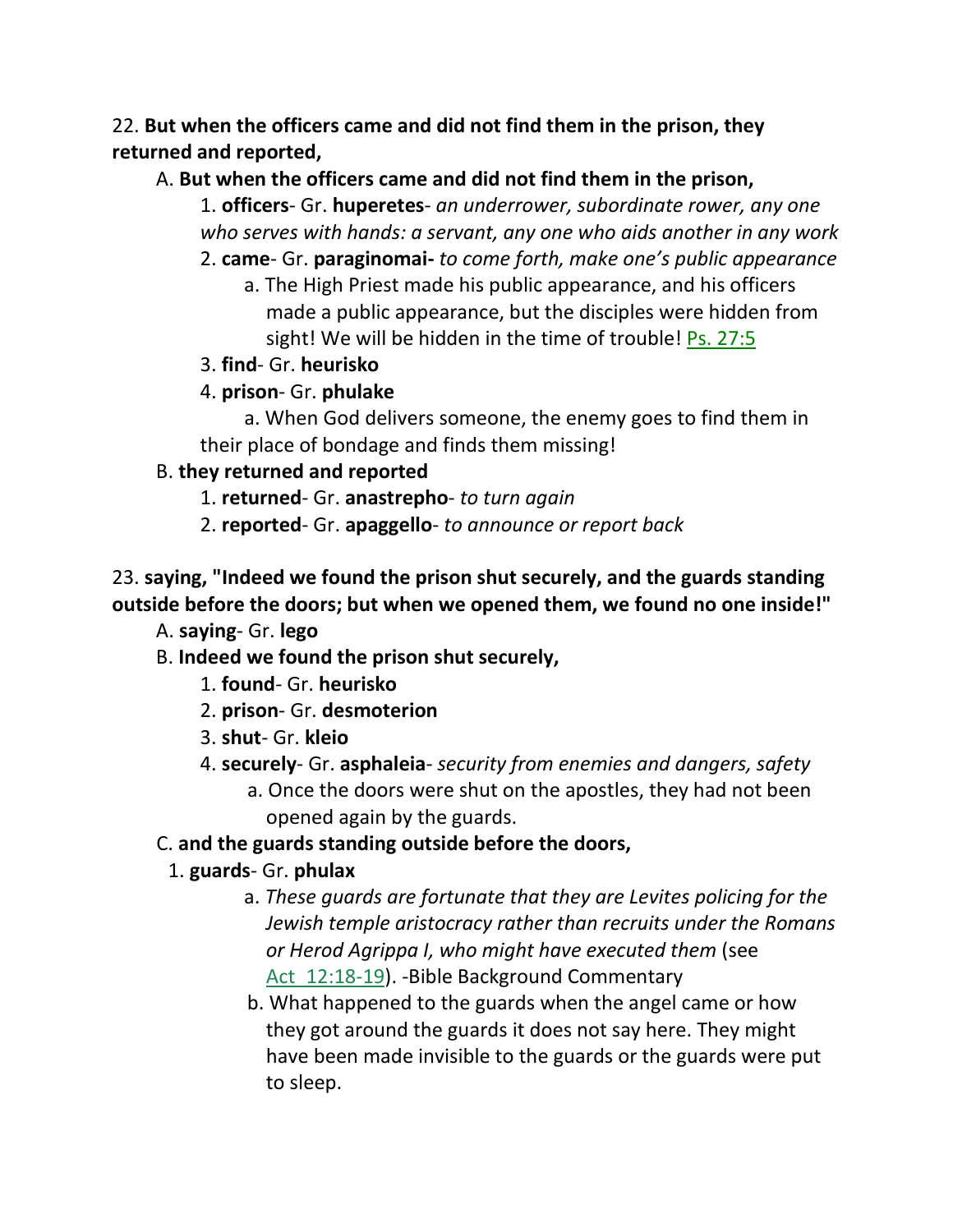- 2. **standing** Gr. **histemi**
- 3. **doors** Gr. **thura**

# D. **but when we opened them,**

- 1. **opened** Gr. **anoigo**
- E. **we found no one inside!**
	- 1. **found** Gr. **heurisko**
		- a. They found the prison, but could not find the prisoners!

# 24. **Now when the high priest, the captain of the temple, and the chief priests heard these things, they wondered what the outcome would be.**

- A. **Now when the high priest,**
	- 1. **high priest** Gr. **hiereus**

# B. **the captain of the temple,**

# 1. **captain**- Gr. **strategos**- *captain of the temple, i.e. the commander of the Levites who kept guard in and around the temple*

 a. Chief of the temple police force (composed of Levites) and second-ranking official to the high priest. The Romans had delegated the temple-policing responsibility to the Jews.

# 2. **temple**- Gr. **hieron**

# C. **and the chief priests heard these things,**

- 1. **chief priests** Gr. **archiereus**
- 2. **heard** Gr. **akouo**

# D. **they wondered what the outcome would be**

# 1. **wondered**- Gr. **diaporeo**- *to be entirely at loss, to be in perplexity* a. These hard-hearted religious leaders should have wondered at

their continued persecution of those who routinely performed miracles and if this Jesus was really who He said He was. Instead they were wondering on where the apostles went and what would happen next.

# 2. **outcome**- Gr. **ginomai**

# 25. **So one came and told them, saying, "Look, the men whom you put in prison are standing in the temple and teaching the people!"**

# A. **So one came and told them,**

- 1. **came** Gr. **paraginomai** *to make an appearance*
- 2. **told** Gr. **apaggello** *to announce, declare*
- B. **saying** Gr. **lego**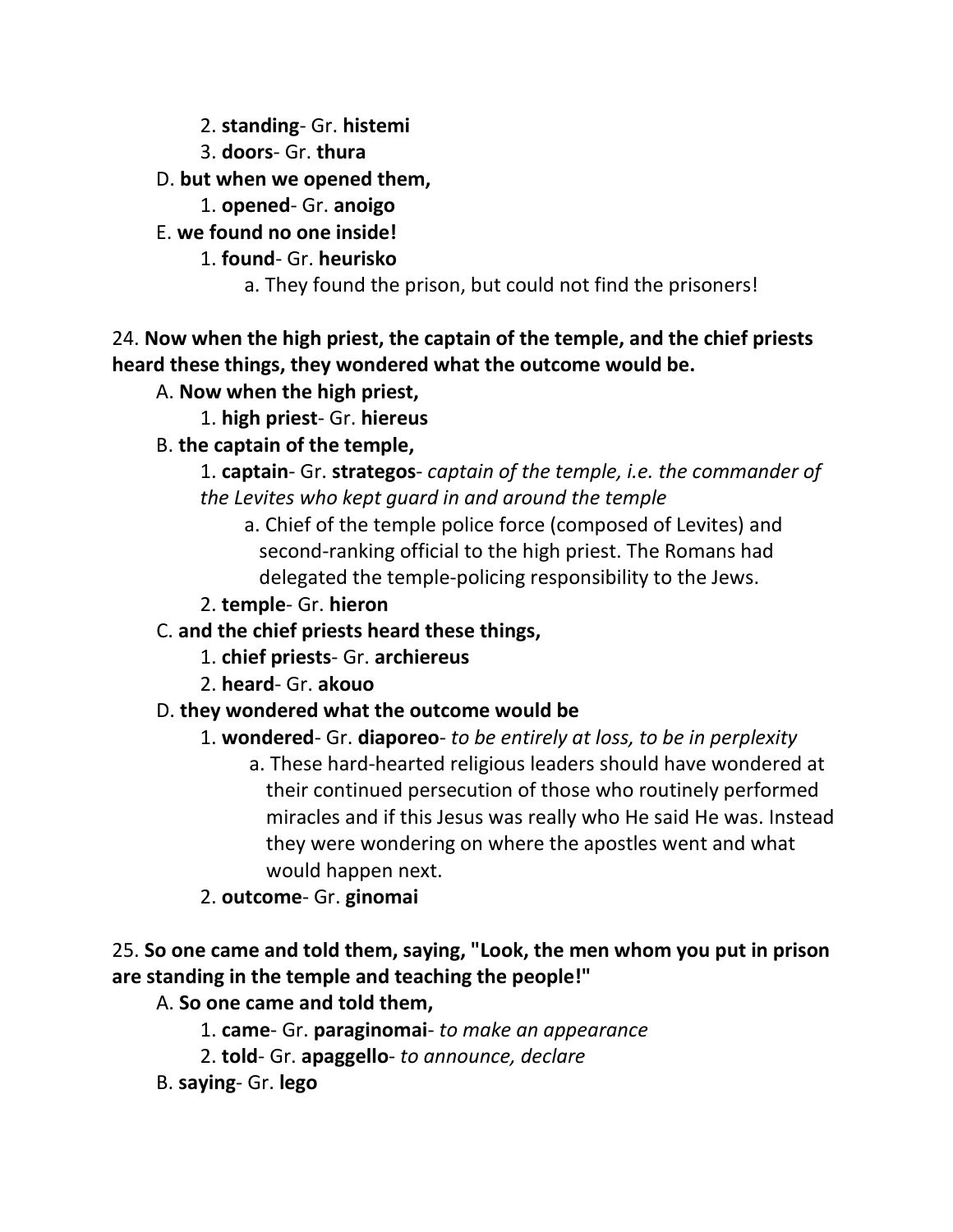C. **Look**- Gr. **Idou**

 D. **the men whom you put in prison are standing in the temple teaching the people**

1. **men**- Gr. **aner**

2. **put**- Gr. **tithemi**

3. **prison**- Gr. **phulake**

4. **standing**- Gr. **histemi**

5. **temple**- Gr. **hieron**

6. **teaching**- Gr. **didasko**

a. The angel that set them free told them to stand in the temple and speak all the words of this life. Here they are standing in the temple teaching the people. Teaching the Word of God is speaking all the words of this life.

7. **people**- Gr. **laos**- covenant people

a. This is the Jews.

26. **Then the captain went with the officers and brought them without violence, for they feared the people, lest they should be stoned.**

> A. **Then the captain went with the officers and brought them without violence,**

> > 1. **captain**- Gr. **strategos**

2. **went**- Gr. **aperchomai**

3. **officers**- Gr. **huperetes-** *underrowers, servants,* 

*subordinates, assistants*

4. **brought**- Gr. **ago**- *to lead or bring along, to convey along*

5. **violence**- Gr. **bia**- *strength in violent action, force*

## B. **for the feared the people,**

# 1. **feared**- Gr. **phobeo**

a. When you don't fear God, you will bow in fear to people. These men did not fear God, but did fear the people.

b. Religious people always bow to public pressure to look good and be accepted.

c. This is the same reason the religious leaders did not arrest Jesus publicly. Mat\_21:46

2. **people**- Gr. **laos**

C. **lest they should be stoned**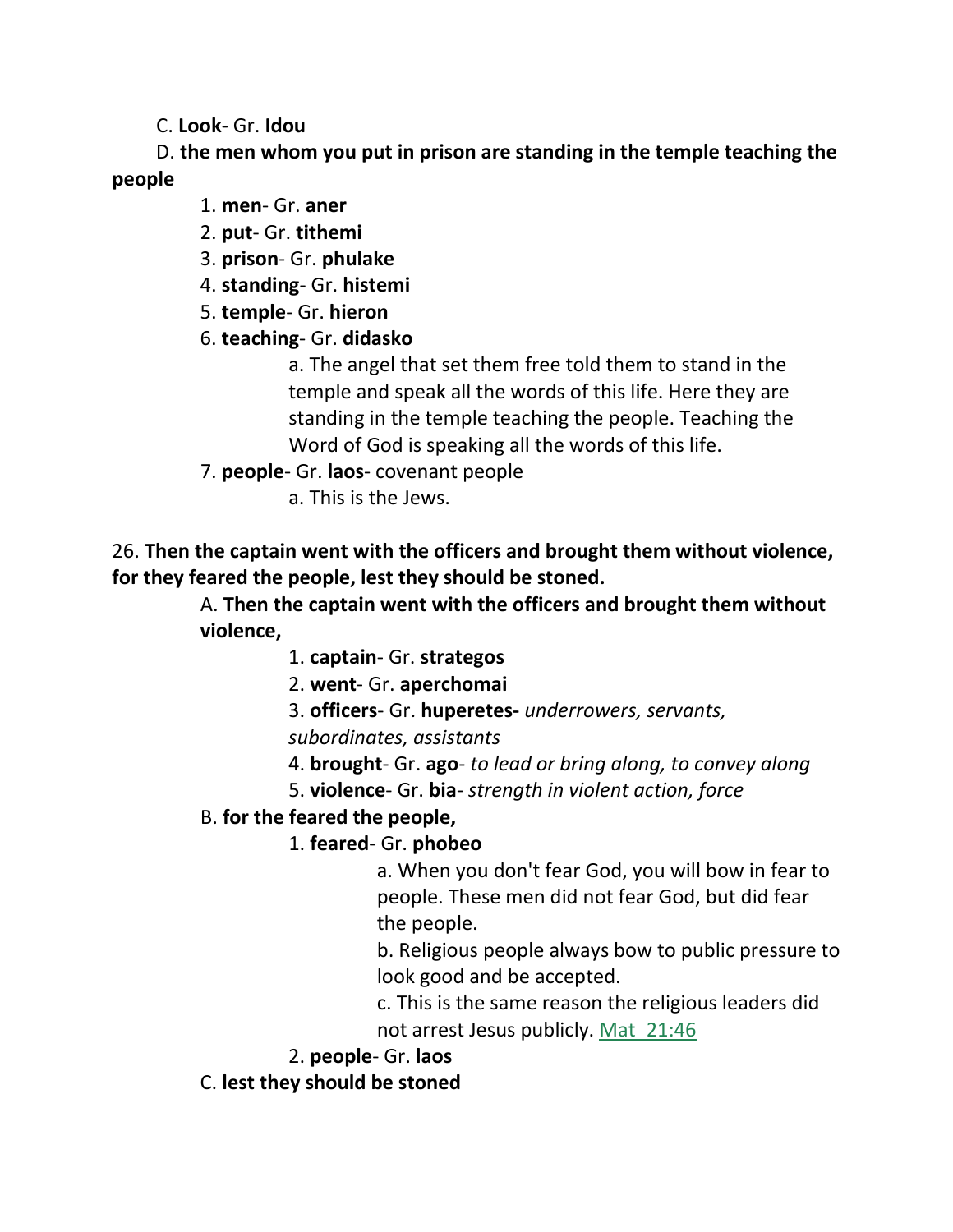## 1. **stoned**- Gr. **lithazo**

a. It is nothing new that leadership in a country takes a stand that is not in line with the common thought and desire of the people they are supposedly leading.

27. **And when they had brought them, they set** *them* **before the council. And the high priest asked them,** 

## A. **And when they had brought them,**

# 1. **brought**- Gr. **ago**

a. This word is translated as led in Galatians 5:18. This word does not mean to lead from a distance but having someone convey and bring you along. Being led by the Spirit is not a thing where we listen for His voice and try to follow what you hear. It means to be carried along by the power of the Spirit!

## B. **they set them before the council.**

1. **set**- Gr. **histemi**- *to stand, or place*

2. **council**- Gr. **sunhedrion**

a. This is the Sandhedrion.

# C. **And the high priest asked them**

1. **high priest**- Gr. **archiereus**

2. **asked**- Gr. **eperotao**

28. **saying, "Did we not strictly command you not to teach in this name? And look, you have filled Jerusalem with your doctrine, and intend to bring this Man's blood on us!"** 

# A. **saying**- Gr. **lego**

B. **Did we not strictly command you not to teach in this name?**

# 1. **Did**

a. This is the first question the high priest thinks to ask. He should have asked, "How in the world did you get out of prison!" He did not want the answer to that question, because he would have to contend with the miraculous power of God at work against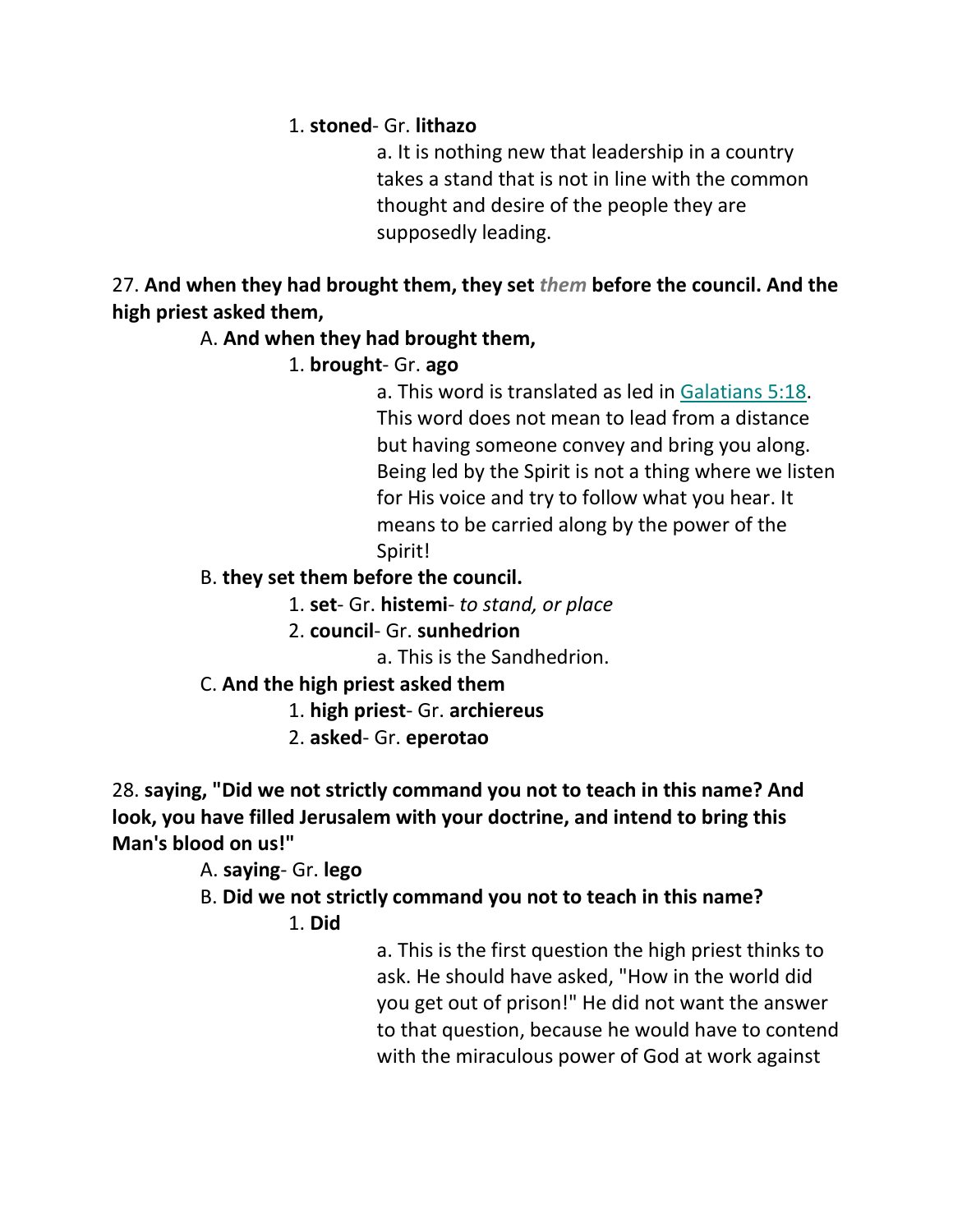them. This Sadducee did not want to even think of the power of God being real.

2. **strictly command**- Gr. **paraggelia paraggello**- *to charge with a charge*

> a. All that religious people care about is if their strict commands are performed no matter what.

#### 3. **teach**- Gr. **didasko**

## 4. **name**- Gr. **onoma**

a. We should be teaching in Jesus' name. If so, a lot of what is being taught would cease! Many are teaching in their own name.

b. In saying this these leaders discredited Jesus' authority. Someone's name spoke of their person and authority.

#### C. **And look,**

## 1. **look**- Gr. **idou**

a. This is one thing that these religious leaders refused to do. They were blind and wanted to stay that way, so they disregarded every miracle performed before them from the beginning of Jesus' ministry up until this very day.

## D. **you have filled Jerusalem with your doctrine,**

# 1. **filled**- Gr. **pleroo**

a. The disciples were going about to fulfill the Great Commission of Jesus given to them before He left. He said to go into all of

Jerusalem...Judea...Samaria...and unto the uttermost parts of the earth. They had done the first step. They had filled Jerusalem with the teaching of Jesus! We are still waiting 2000 years later to fulfill the last step- the uttermost parts of the earth. This is to our shame.

## 2. **Jerusalem**

3. **doctrine**- Gr. **didache**- *teaching*

## E. **and intend to bring this Man's blood on us!**

1. **intend**- Gr. **boulomai**- *to will deliberately, have a purpose, be minded*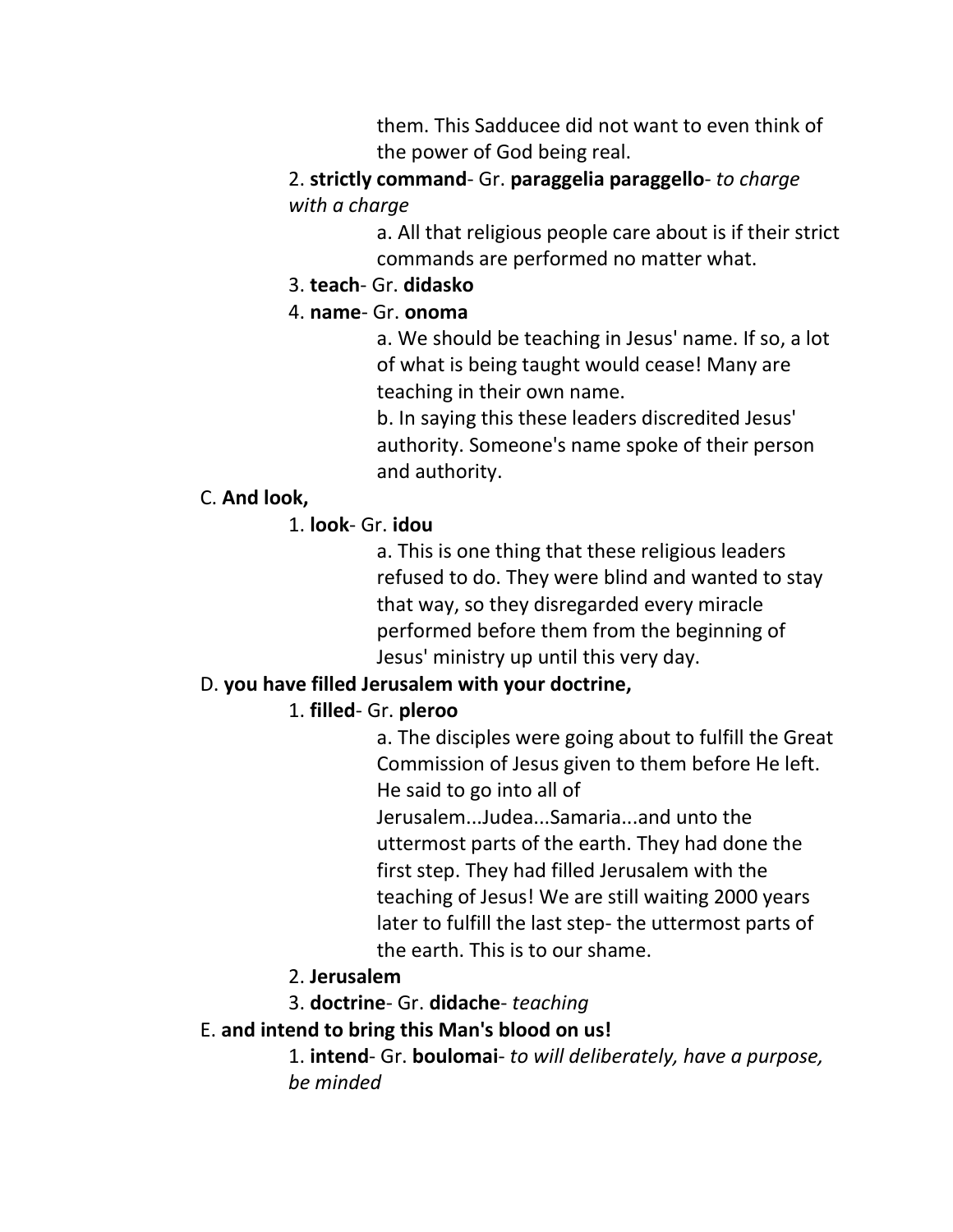2. **bring**- Gr. **epago**

# 3. **Man's**- Gr. **anthropos**

a. This word **anthropos** is the most general word for a man. It was the common word for just a member of mankind. They had no regard for the person of Jesus beyond being a common man. They did not see Him as the Son of God or the Messiah.

## 4. **blood**- Gr. **aima**

a. They had brought Jesus' blood upon themselves. They even declared it when they requested Jesus be put to death instead of Barabbas. Mat 27:25 It was the religious leaders that persuaded the people to do this. Matt. 27:20 They were then the most guilty. b. Jesus had prophesied that the blood of every innocent representative from God killed in Jerusalem would come upon them. Mat\_23:35 c. Would to God that Jesus blood would have come upon them and cleansed them from their many sins!

d. We bring the blood of Jesus upon us when we put faith in Jesus. If we don't put faith in Jesus, the blood of Jesus is placed against us!

29. **But Peter and the** *other* **apostles answered and said: "We ought to obey God rather than men.** 

## A. **But Peter and the other apostles answered and said**

## 1. **Peter**

a. Peter was the main spokesman for the apostles.

## 2. **apostles**- Gr. **apostolos**

a. The apostles gave affirmation to what Peter said by nodding and saying yes.

## 3. **answered**- Gr. **apokrimomai**

# 4. **said**- Gr. **epo**

## B. **We ought to obey God rather than men**

# 1. **ought**- Gr. **dei**

2. **obey**- Gr. **peitharcheo**- *to obey one in authority*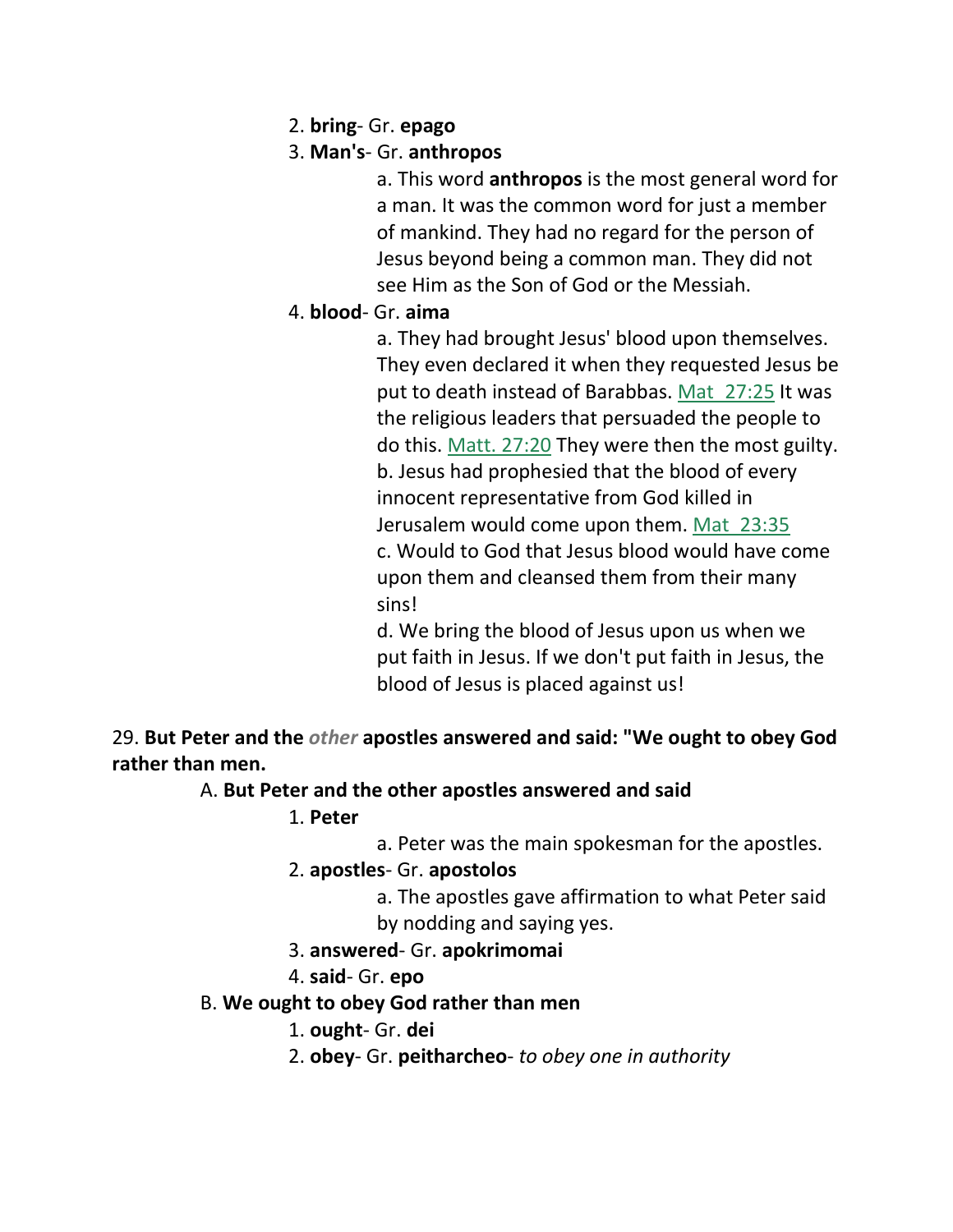a. These religious leaders had no authority to command against the will of God. Delegated authority is only valid if it supports and acts in line with the primary authority that gave the delegated authority.

## 3. **men**- Gr. **anthropos**

a. They had relegated Jesus to just a common man. In turn Peter is relegating these men as common men, that have no true jurisdiction in this matter. b. With civil disobedience comes the consequences of that decision. The apostles will be flogged for this, but they would rather have hurting backs, than a hurting conscience.

# 30. **The God of our fathers raised up Jesus whom you murdered by hanging on a tree.**

## A. **God**- Gr. **theos**

# B. **fathers**- Gr. **pater**

1. Peter connects the God of Abraham, Isaac, and Jacob being the exact same God that raised up Jesus from the dead.

## C. **raised up**- Gr. **egeiro**

## D. **Jesus**

## E. **you**

1. Peter puts the blame on these men for the crucifixion of Jesus.

F. **murdered**- Gr. **diacheirizomai**- *to lay hands on, slay, kill [with one's own hand]*

> 1. Jesus was first seized in the garden of Gethsemane by those sent from the high priest and fellow religious leaders.

## G. **hanging**- Gr. **kremannumi**- *to be suspended, to hang*

## H. **tree**- Gr. **xulon**

1. The Romans put Jesus on the cross, but Peter puts the blame for this on the Jewish leaders.

2. Being hung up on a tree was a curse under the Old Testament Law. Deu\_21:22-23, Gal. 3:13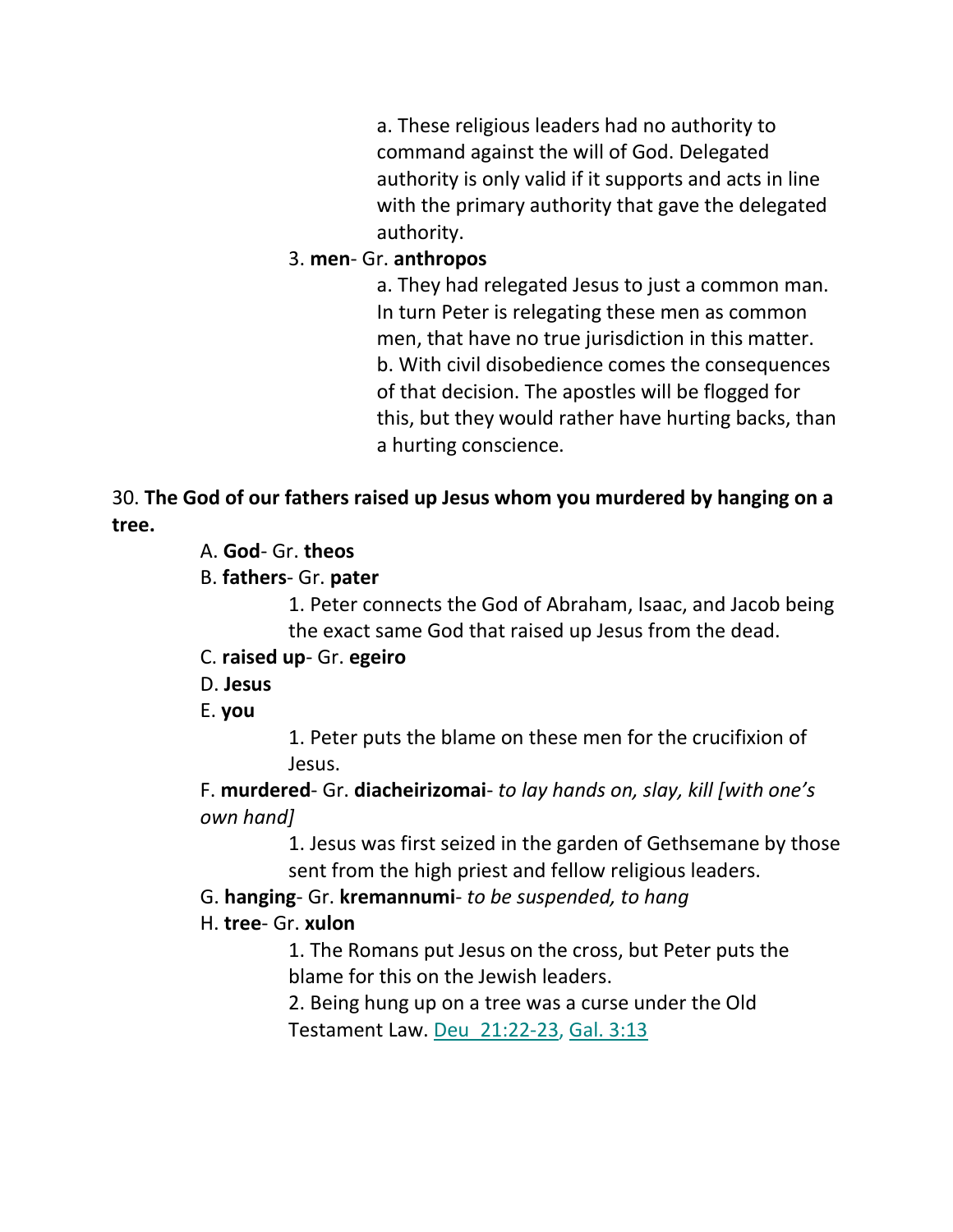31. **Him God has exalted to His right hand** *to be* **Prince and Savior, to give repentance to Israel and forgiveness of sins.** 

A. **Him God has exalted to His right hand to be Prince and Savior,**

1. **exalted**- Gr. **hupsoo**

a. Jesus had suffered the lowest form of death possible. Now, He was exalted to the highest position next to His Father. Php\_2:9-11

# 2. **right hand**- Gr. **dexios**

a. The right hand is the place of honor and authority. Jesus said that He would be sitting at the right hand of God, and this was the statement that the religious leaders condemned Jesus to death by. Matt. 26:64

3. **Prince**- Gr. **archegos**- *originator, founder, leader, chief, first, prince*

> a. The Messiah was prophesied to have this title. Isa\_9:6, Dan\_9:25

b. Peter was calling Jesus the Messiah that the whole Jewish nation were waiting for.

4. **Savior**- Gr. **soter**- *a deliverer or preserver*

a. The Judges of the Old Testament were called saviors. Neh. 9:27

b. The OT stated that their was no other Savior than the Lord. Isa\_43:11 Thus Peter was calling Jesus the Lord of the OT!

## B. **to give repentance to Israel and forgiveness of sins**

# 1. **give**- Gr. **didomi**

## 2. **repentance**- Gr. **metanoia**- *to change the mind*

a. Repentance means to change the mind, which in turn will impact your behavior in a positive way. If your life does not change, you mind did not change.

## 4. **Israel**

a. Not all Israel is counted as Israel. Rom. 9:6-8 Only those who believe and accept Jesus as Messiah would be called the Israel of God.

5. **forgiveness-** Gr. **aphesis**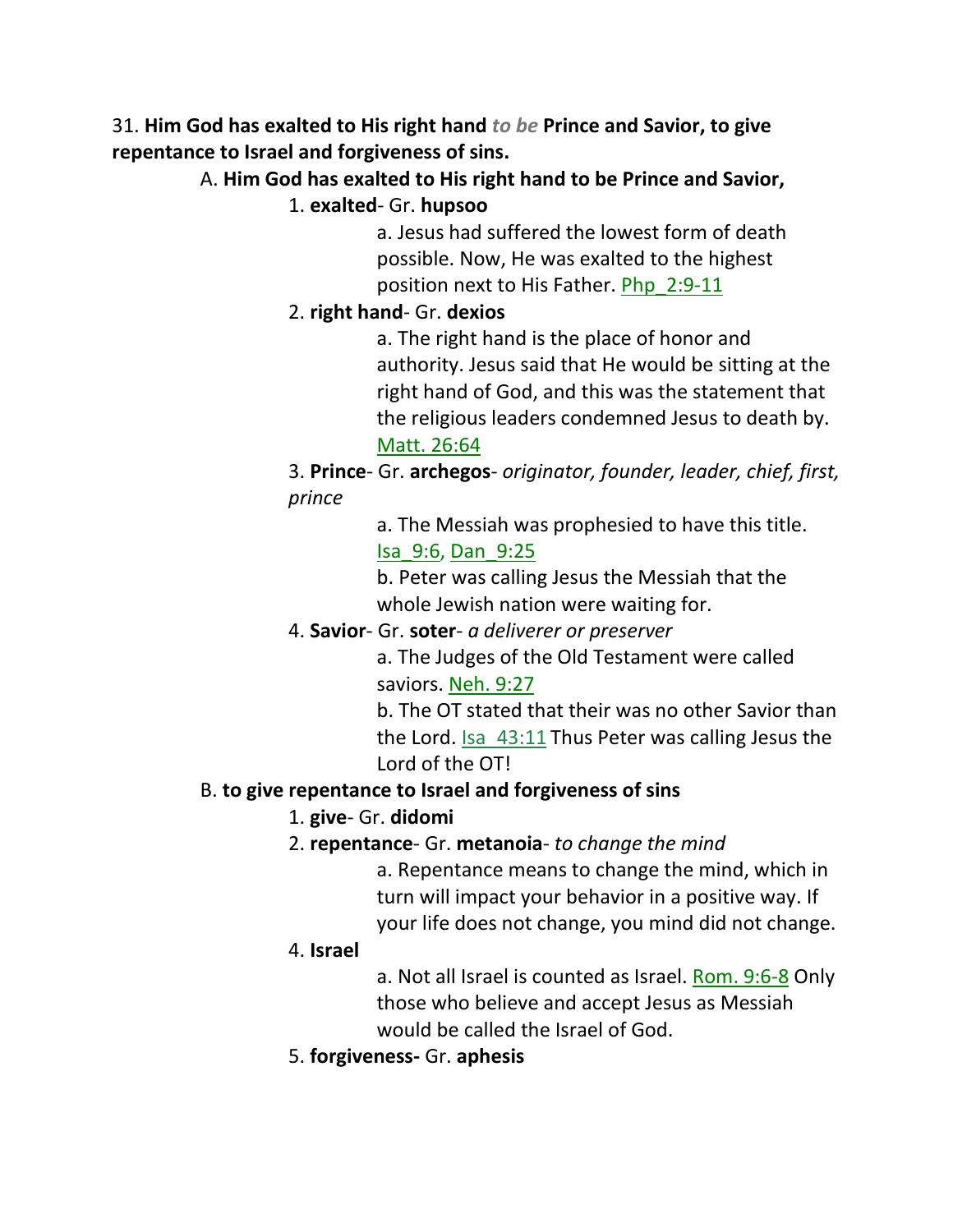a. The religious leaders of Jesus' day had a big problem with Jesus offering forgiveness for sins. They said only God could forgive sins. Luke 5:21 In doing this Jesus proclaimed that He was God!

#### 6. **sins**- Gr. **hamartia**

a. This forgiveness of sins is one time for all time. It is for all sins past, present, and future. Heb. 10:12

## 32. **And we are His witnesses to these things, and** *so* **also** *is* **the Holy Spirit whom God has given to those who obey Him."**

#### A. **And we are His witnesses to these things,**

#### 1. **witnesses**- Gr. **martus**

a. They were witnesses both by personal observance of Jesus and His ministry, but also a tangible witness of His resurrection by the power that rested upon them and the miracles they did. b. Jesus prophesied that His disciples would receive power when the Holy Spirit came upon them to be witnesses...Acts 1:8

# B. **and so also is the Holy Spirit whom God has given to those who obey Him**

#### 1. **given**- Gr. **didomi**

#### 2. **obey**- Gr. **peitharcheo**- *to obey one in authority*

a. Peter really is on the offensive here. He is not cringing in fear of these religious leaders.

b. This cut them to the quick as we see in the next verse. Peter basically was saying that they were disobedient because they were not given the Holy Spirit like the disciples were.

c. Again, Peter uses a word that means to obey one in authority. He was basically saying they had no authority in the area they were trying to exert authority over them.

d. Obedience in the NT is equivalent to believing. We don't receive the Holy Spirit because we perfectly obey the Law. Believing in Jesus is seen as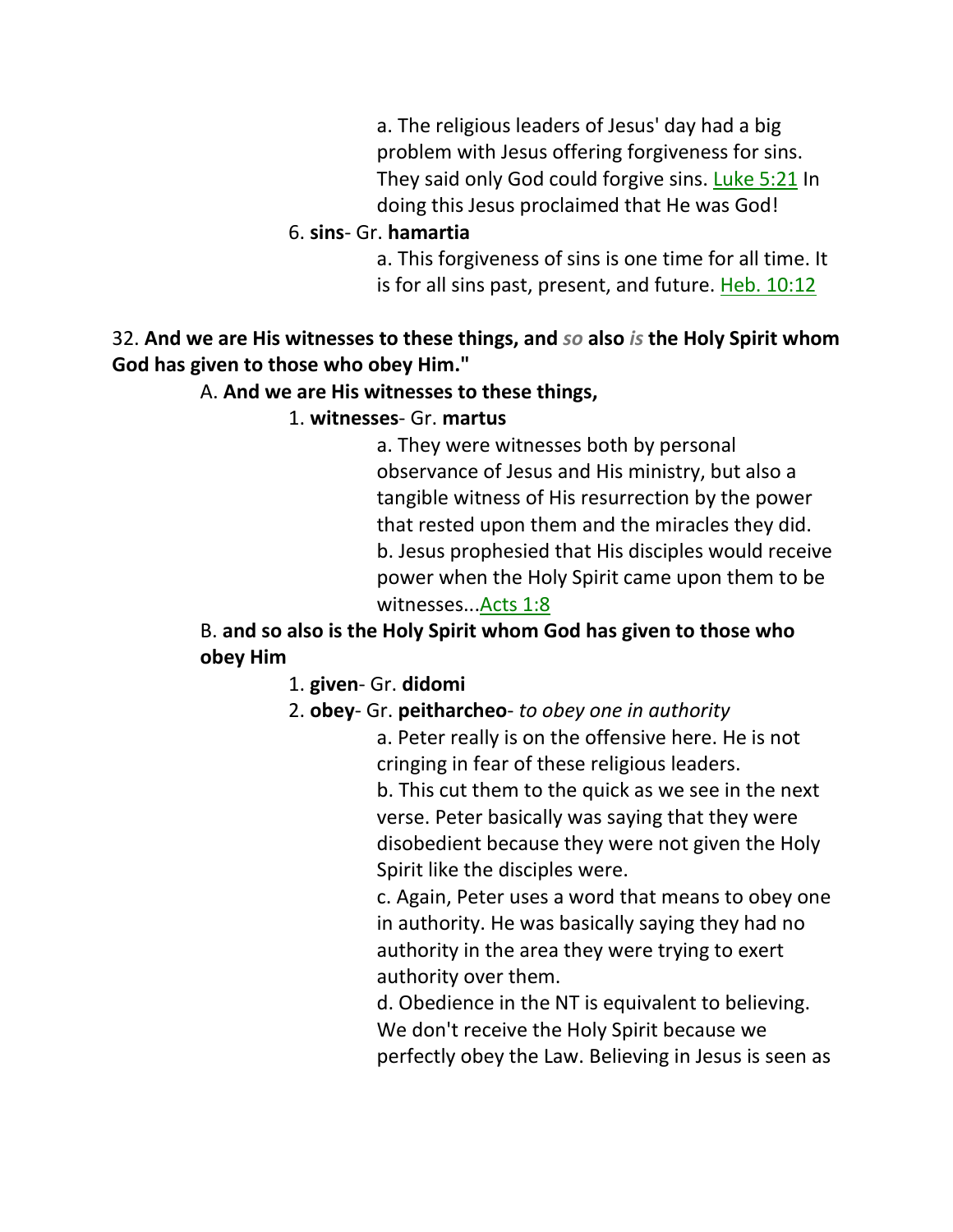obedience because Jesus fulfilled all righteousness for us.

e. Here are some examples of obey being equivalent to believing: Act 5:32-The Spirit is given to those who obey [believe] Him. Gal 3:1-Obey [believe] not the truth.  $2Th 1:8$ -Obey [believe] not the gospel. Heb 3:18-19-did not obey, because of [unbelief]. Heb 5:9-author of salvation to those who obey [believe] Him. 1Pe 4:17-obey [believe] not the gospel.

## 33. **When they heard** *this,* **they were furious and plotted to kill them.**

#### A. **When they heard this,**

1. **heard**- Gr. **akouo**

a. Peter did not pull any punches here. He was operating under extreme boldness which no doubt came from him being full of the Holy Spirit. Praying much in tongues will do this.

#### B. **they were furious and plotted to kill them.**

1. **furious**- Gr. **diaprio**- *to divide with a saw, saw asunder; to grate the teeth in a rage; pass. met. to be cut to the heart, to be enraged; it means to be agitated with "rage" and "indignation," as if wrath should seize upon the mind as a saw does upon wood, and tear it violently, or agitate it severely.*

- 2. **plotted** Gr. **bouleuo** *to resolve, to be determined*
- 3. **kill** Gr. **anaireo** *to take up and away, do away with them* a. This ecclesiastical body did not have the authority to condemn anyone to death. The death sentence could only be approved by the Romans.

# 34. **Then one in the council stood up, a Pharisee named Gamaliel, a teacher of the law held in respect by all the people, and commanded them to put the apostles outside for a little while.**

A. **Then one in the council stood up,**

1. **council**- Gr. **sunedrion**

2. **stood up**- Gr. **anistemi**

B. **a Pharisee named Gamaliel,**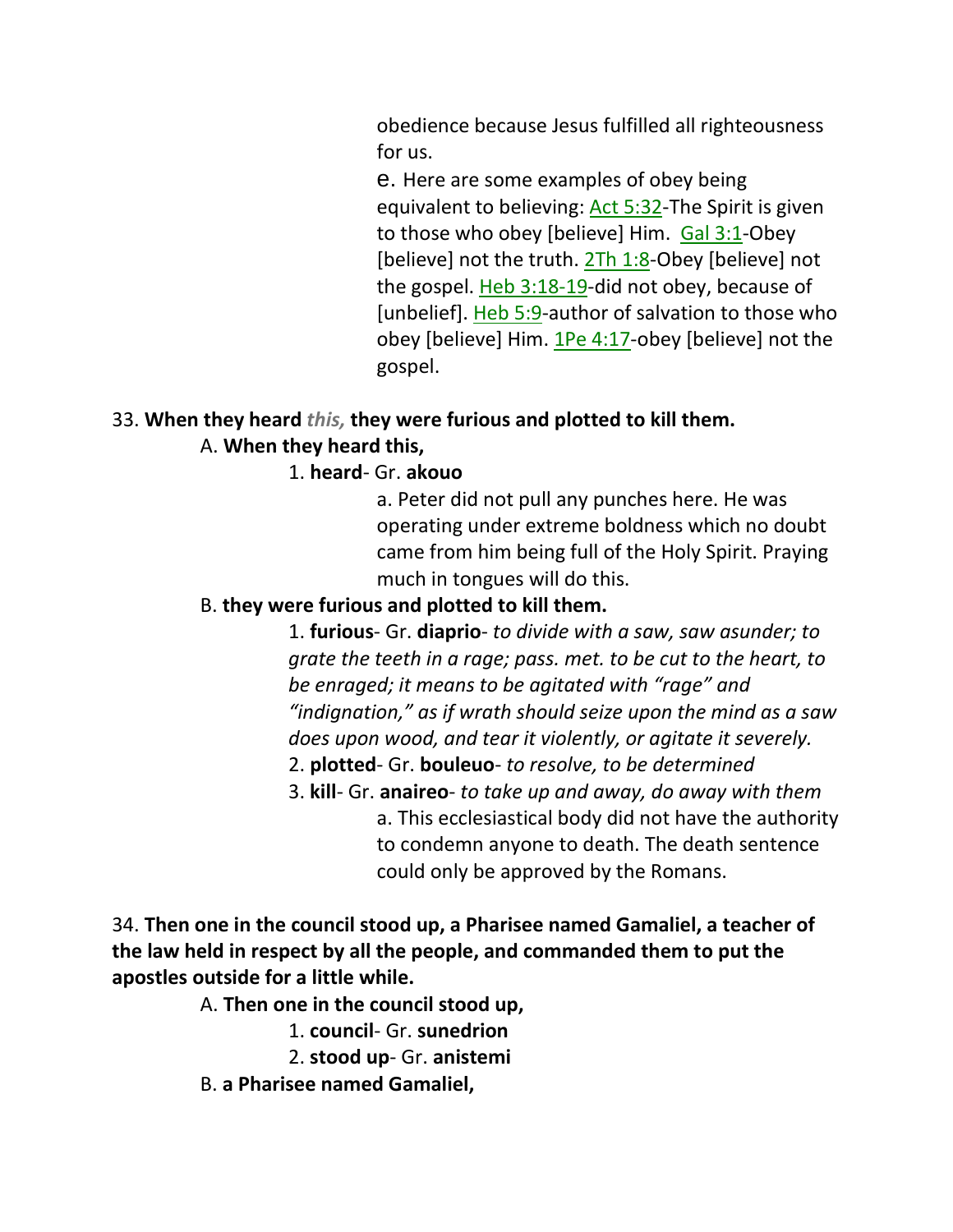#### 1. **Pharisee**- means *set apart*

a. The Sadducees were the leading faction in the Sanhedrin. Gamaliel was a Pharisee. The Pharisees, who were the sub-group of the council believed in spirits, the resurrection, and miracles. The Sadducees did not.

2. **Gamaliel**- means *God is my recompenser*

a. *Dr. Lightfoot says that this man was the teacher of Paul Act\_22:3, the son of the "Simon" who took the Saviour in his arms Luke 2, and the grandson of the famous "Hillel," and was known among the Jews by the title of "Rabban Gamaliel the elder." This man is said to have died 18 years after the destruction of Jerusalem, and he died as he had lived, a Pharisee. -Barnes Commentary*

## C. **a teacher of the law held in respect by all the people,**

1. **teacher of the law**- Gr. **nomodidaskalos**

a. I am glad God has called me to be a teacher of grace and faith and not a teacher of the law. The Law is a ministry of death and condemnation.

- 2. **respect** Gr. **timios** *held in honor and esteem*
- 3. **people** Gr. **laos**

#### D. **and commanded them to put the apostles outside for a little while.**

1. **commanded**- Gr. **keleuo**- *to set in motion, urge on, order* a. This man obviously held much weight in the council because he was bold to order the men out

why they discussed their situation.

- 2. **put** Gr. **poieo** *put one forth*
- 3. **apostles** Gr. **apostolos** *sent one with orders and authority*
- 4. **outside** Gr. **exo**
- 5. **little while** Gr. **brachus**

a. I can only imagine what the apostles said to one another during this time.

b. I can imagine one of the disciples saying to Peter, "Don't you think you came across a bit strong there Peter? Are you trying to get us killed!"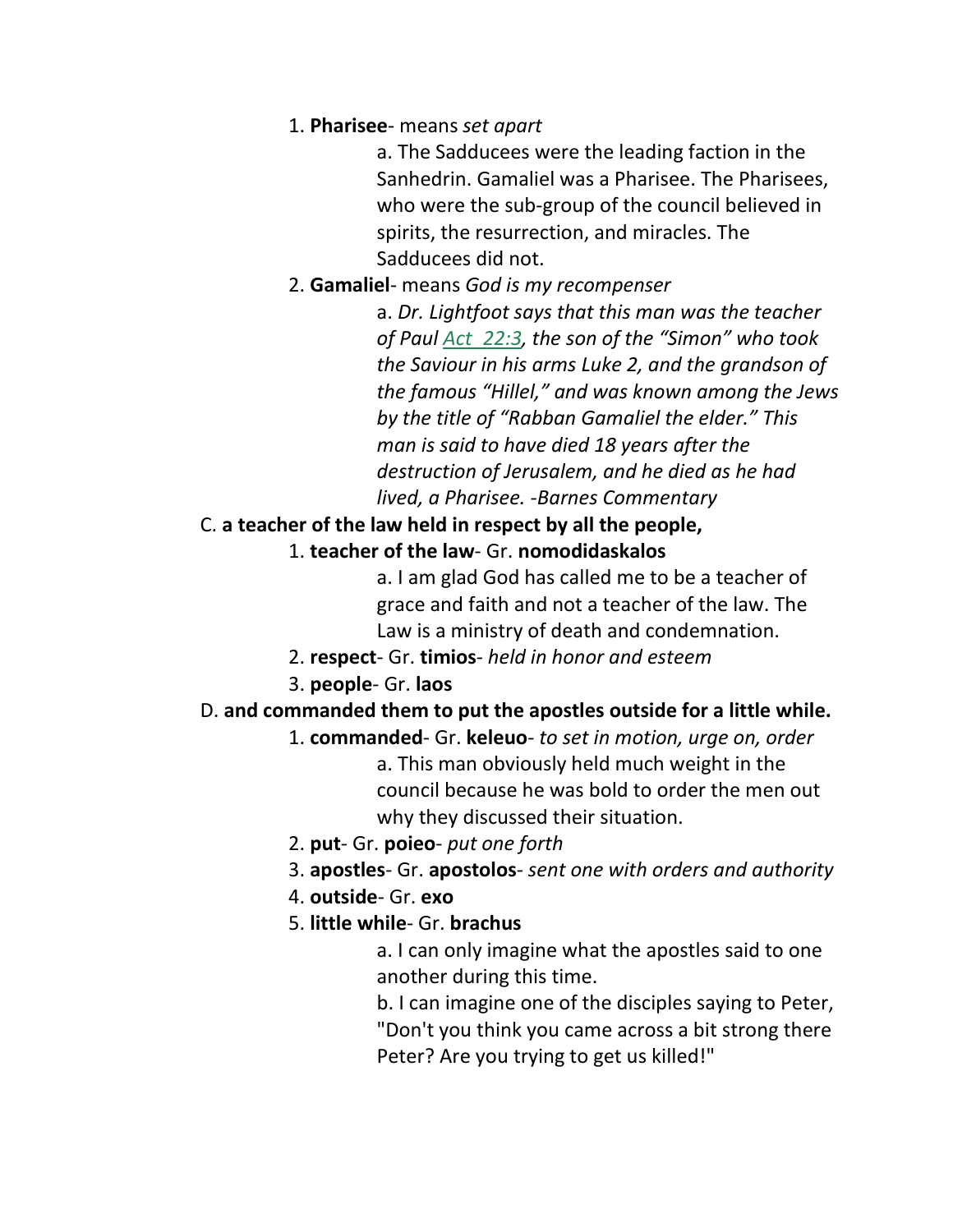35. **And he said to them: "Men of Israel, take heed to yourselves what you intend to do regarding these men.** 

A. **And he said to them:**

B. **Men of Israel,**

1. **Men**- Gr. **aner**

a. This is the word for men is a more formal word of respect.

#### 2. **Israel**

C. **take heed to yourselves what you intend to do regarding these men.**

> 1. **take heed**- Gr. **prosecho**- *to apply the mind to a thing, to give heed to, attend to, observe, consider*

> > a. As a leader in the body of Christ it is important to take heed on how we treat those under us, especially when our emotions are worked up. We will have to give an account to the Lord for how we treat those under us.

- 2. **intend** Gr. **mello** *to be about, to be ready to do* a. They were about to confer the death penalty upon them and seek this to be carried out with the Romans.
- 3. **men** Gr. **anthropos**

36. **For some time ago Theudas rose up, claiming to be somebody. A number of men, about four hundred, joined him. He was slain, and all who obeyed him were scattered and came to nothing.** 

#### A. **For some time ago Theudas rose up,**

1. **Theudas**- means *God given*

a. The historian Josephus speaks of a man of this name who lead a revolt, but Josephus said he led his revolt about ten years after this time in Acts. Either, Josephus had his chronology wrong or it was not the same man. If it was not the same man, no record of this man and his revolt survived.

#### 2. **rose up**- Gr. **anistemi**

a. Men in pride rise up. I would rather be lifted up by God.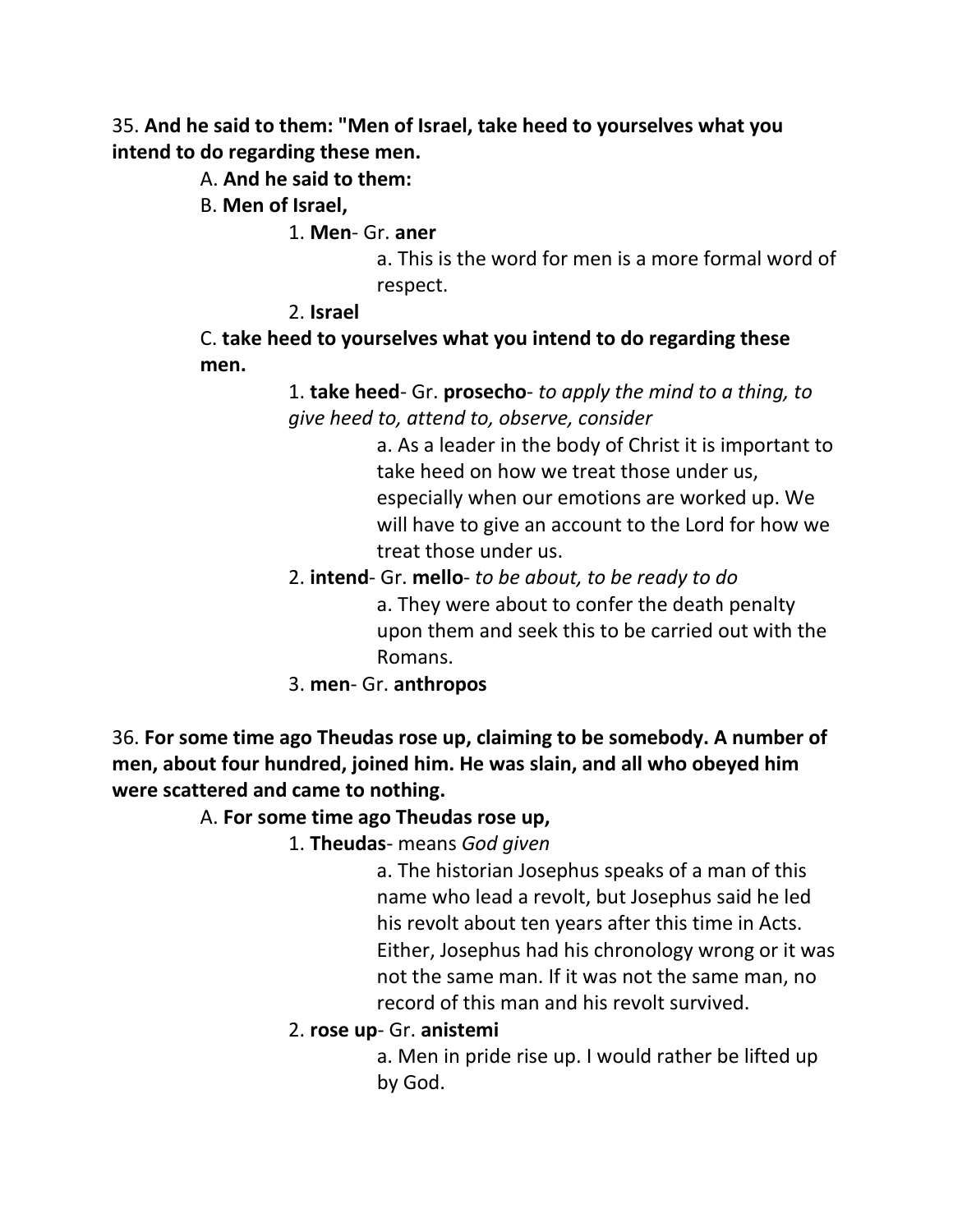#### B. **claiming to be somebody**

- 1. **claiming** Gr. **lego** *saying*
- 2. **somebody** Gr. **tis** *a certain one*

a. When you are called by God you don't have to give yourself a title. Your gifts and calling will scream in your behalf!

#### C. **A number of men,**

1. **number**- Gr. **arithmos**

2. **men**- Gr. **aner**

## D. **about four hundred,**

## 1. **four hundred**- Gr. **tetrakosioi**

# E. **joined him**

1. **joined**- Gr. **proskallao**- *to be glued to, join closely*

a. We are to raise up disciples for the Lord, not create them for us!

b. If we are joined to someone who starts deviating from the Word, we need to break away from them.

c. We are joined to the Lord. 1 Cor. 6:17

## F. **He was slain**

1. **slain**- Gr. **anaireo**- *to take up and away, do away with* G. **and all who obeyed him were scattered and came to nothing**

# 1. **obeyed**- Gr. **peitho**- *persauded by*

2. **scattered**- Gr. **dialuo-** *throughly dissolved*

3. **came to nothing**- Gr. **ginomai**- *came to nothing* a. What is not of God's calling and doing will

dissolve completely and come to nothing.

37. **After this man, Judas of Galilee rose up in the days of the census, and drew away many people after him. He also perished, and all who obeyed him were dispersed.** 

A. **After this man,**

1. **man**- Gr. **touton**- *this one*

B. **Judas of Galilee rose up in the days of the census,**

1. **Judas**- means *praise of God*

a. *Josephus has given an account of this man (Antiq., xvii. 10, section 5), and calls him a "Galilean." He afterward calls him a "Gaulonite,"*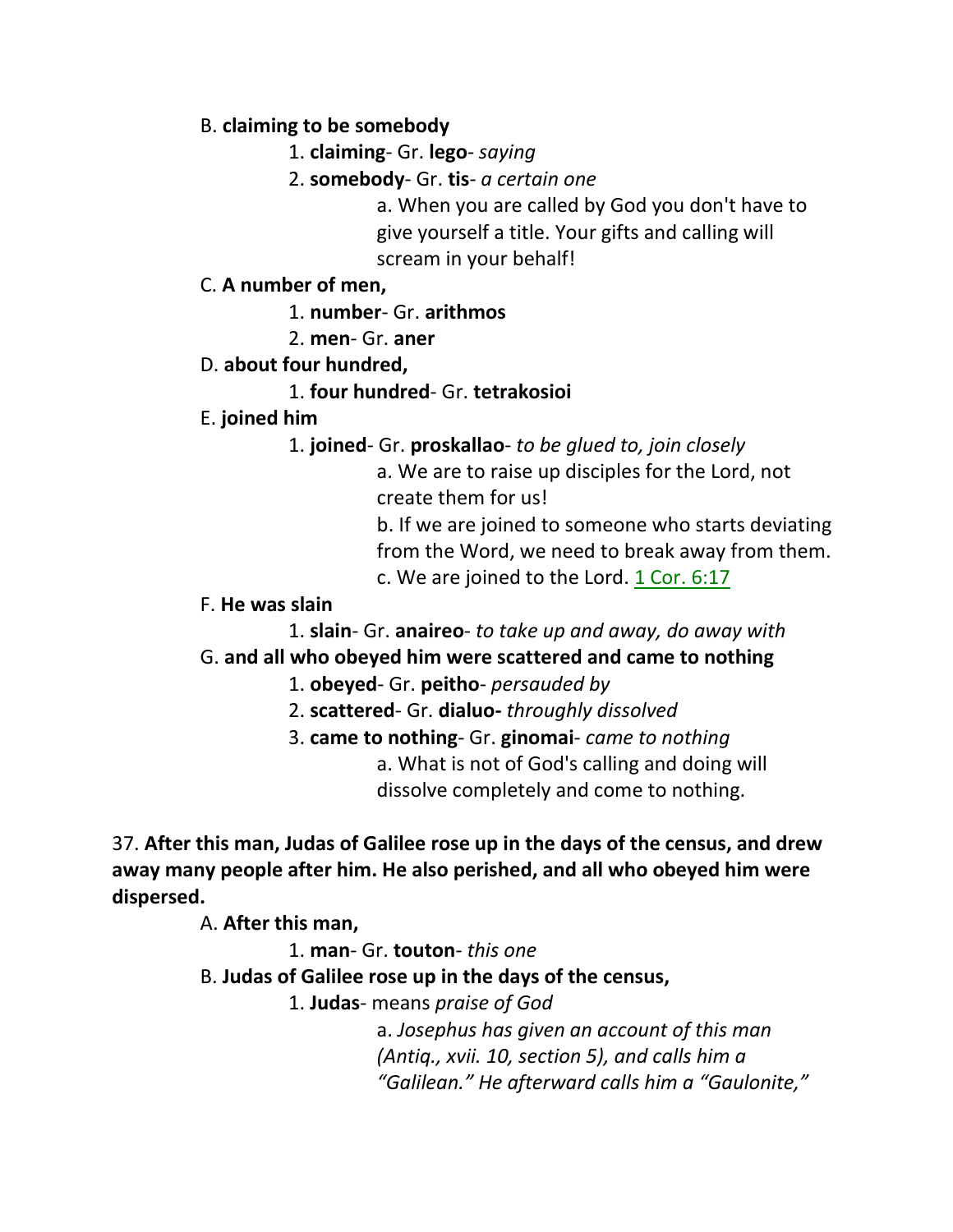*and says he was of the city of "Gamala" (Antiq., 18:1:1). He says that the revolt took place under "Cyrenius," a Roman senator, who came into "Syria to be judge of that nation, and to take account of their substance." "Moreover," says he, "Cyrenius came himself into Judea, which was now added to the province of Syria, to take an account of their substance, and to dispose of Archelaus' money." "Yet Judas, taking with him Saddouk, a Pharisee, became zealous to draw them to a revolt, who both said that this taxation was no better than an introduction to slavery, and exhorted the nation to assert their liberty, etc." "This" revolt, he says, was the commencement of the series of revolts and calamities that terminated in the destruction of the city, temple, and nation. -*Barnes Commentary b. This man founded the sect of the Zealots. One of Jesus' disciples, Simon the Zealot, was of this sect before he followed Jesus.

2. **Galilee**- means *wheel*

a. Jesus spent most of His public ministry in Galilee. The religious leaders may have thought Jesus was another leader raising up a rebellion in Galilee.

- 3. **rose up** Gr. **anistemi** *to stand up*
- 4. **days** Gr. **hemera**

5. **census**- Gr. **apographe**- *an enrolment or registration in the public records of persons together with their income and property, as the basis of a census or valuation, i.e. that it might appear how much tax should be levied upon each one*

> a. This may have been the same census that Joseph and Mary went to Bethlehem for. Jesus was born at this time.

> b. When God does something in the earth, the devil will also do something as a counterfeit and to take away attention from what God is doing.

#### C. **and drew away many people after him**

1. **drew away**- Gr. **aphistemi**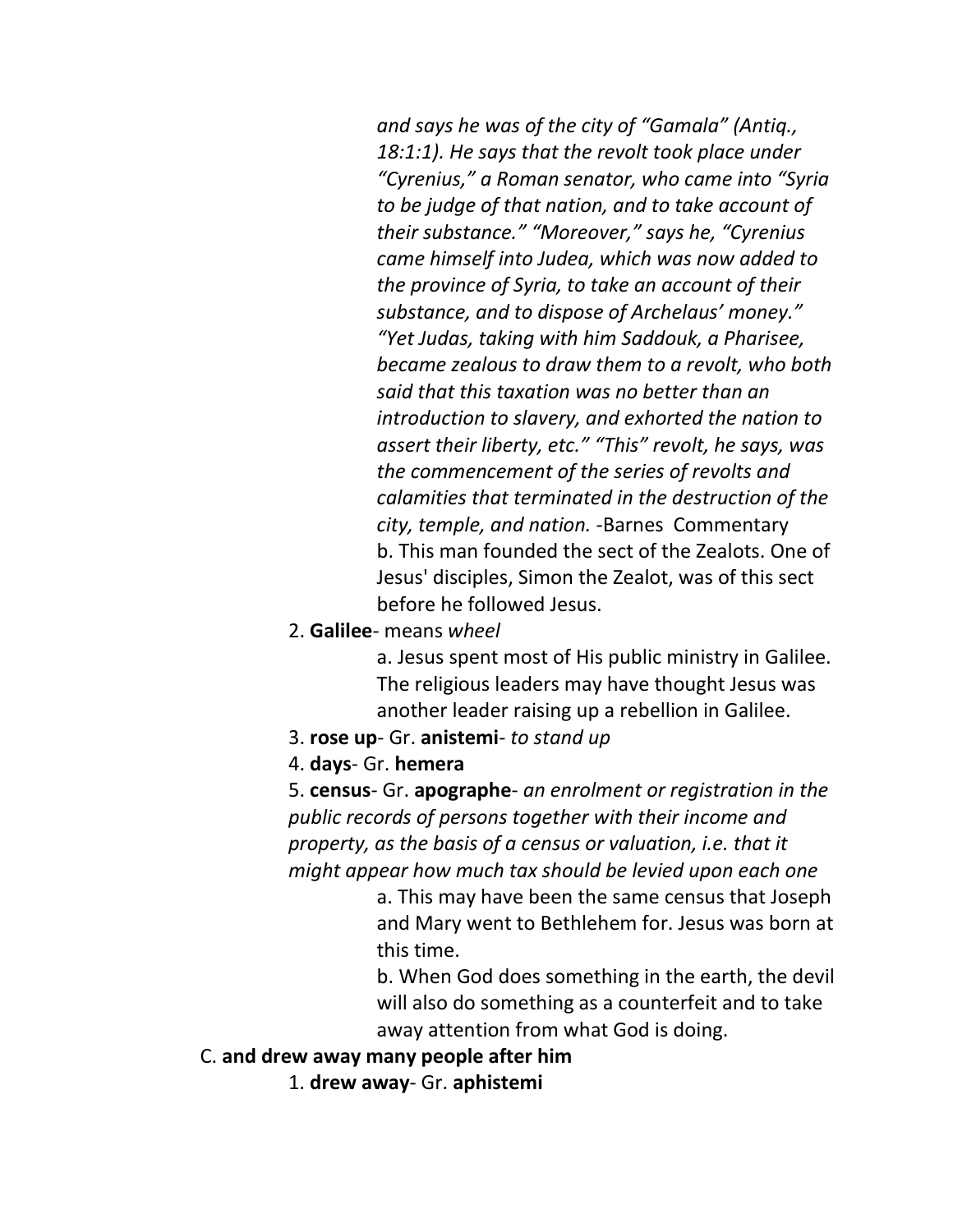a. This happened before the formation of the church and after the church formed. Paul warned of those who would rise up in the church and draw away disciples after them. Act\_20:30

2. **people**- Gr. **laos**

D. **He also perished,**

1. **perished**- Gr. **apollumi**- *to be destroyed*

E. **and all who obeyed him were dispersed**

1. **obeyed**- Gr. **peitho**

2. **dispersed**- Gr. **diaskorpizo**- *to scatter abroad, disperse, to winnow*

38. **And now I say to you, keep away from these men and let them alone; for if this plan or this work is of men, it will come to nothing;** 

A. **And now I say to you,**

1. **say**- Gr. **lego**

a. This man who taught Saul of Tarsus was speaking wisdom here. This does not mean he was a believer in Jesus.

## B. **keep away from these men and let them alone;**

1. **keep away**- Gr. **aphistemi**- *to stand off, to stand aloof*

2. **men**- Gr. **anthropos**

- 3. **let them alone** Gr. **eao** *to give up, let go, leave*
- C. **for if this plan or this work is of men,**

1. **plan**- Gr. **boule**- *counsel, purpose, design, determination, decree*

> a. The gospel was not the plan of man or of men but of God.

2. **work**- Gr. **ergon**

a. The gospel and the miracles coming from it is not a work of men but the work of God.

## 3. **men**- Gr. **anthropos**

## D. **it will come to nothing**

1. **come to nothing**- Gr. **kataluo**- *to dissolve*

a. All plans and work of men will be dissolved in the end and only what of God will stand. Pro\_19:21; Pro\_21:30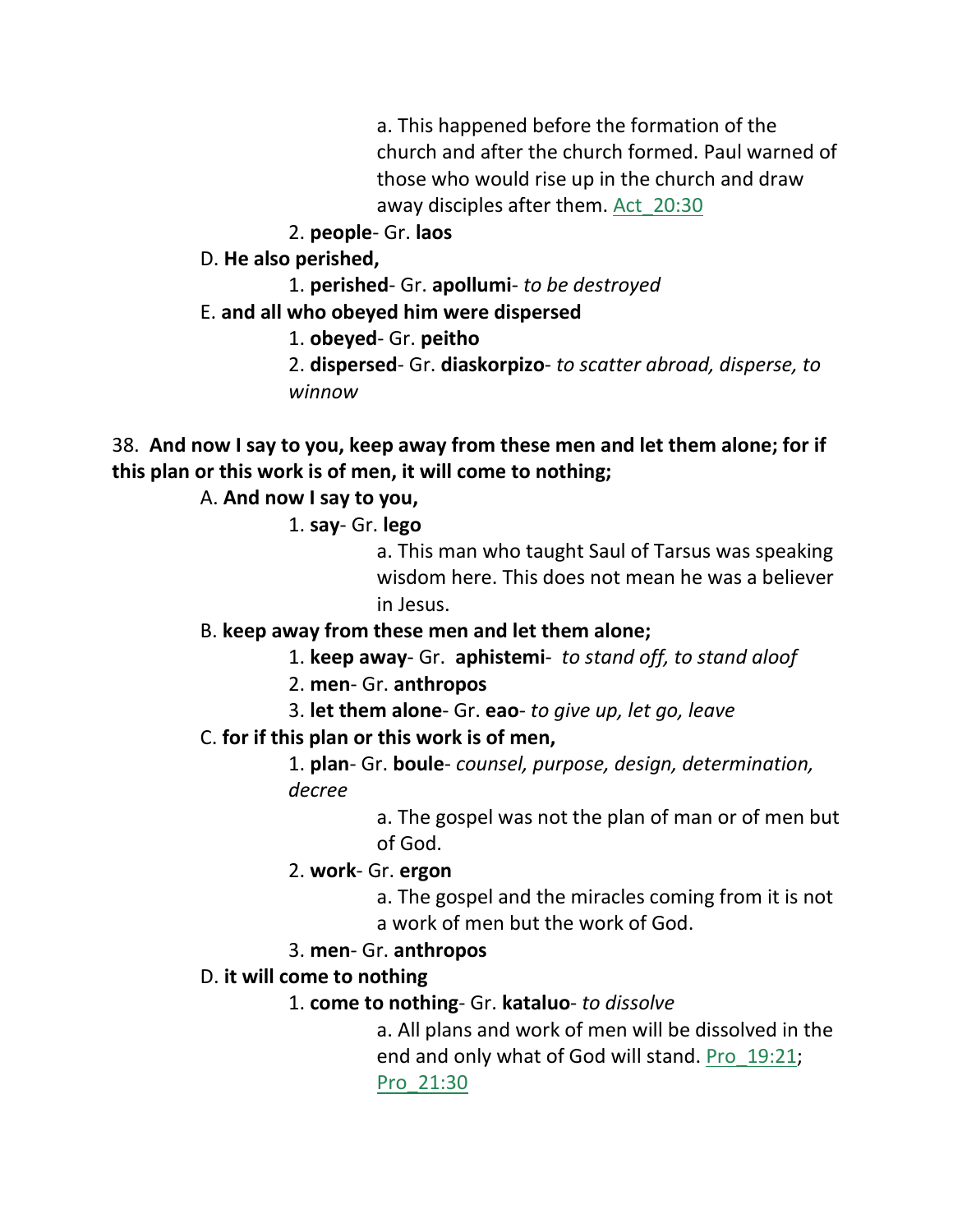39. **but if it is of God, you cannot overthrow it—lest you even be found to fight against God."** 

## A. **but if it is of God,**

1. Which it was!

## B. **you cannot overthrow it**

1. **overthrow**- Gr. **kataluo**- *dissolve*

a. Gamaliel said to leave them alone and if it is not God it would dissolve [**kataluo**]. Here he says if it is of God they could not dissolve it. They did not and the multitude after this would not be able to dissolve the church or the gospel. Both of are God. b. Jesus said, "I will build my church, and the gates of hell will not overcome it."

# C. **lest you even be found to fight against God**

## 1. **found**- Gr. **heurisko**

## 2. **fight against God**- Gr. **theomachos**

a. They were found to be fighting against God, and their city and beloved temple were destroyed in 70 AD.

40. **And they agreed with him, and when they had called for the apostles and beaten** *them,* **they commanded that they should not speak in the name of Jesus, and let them go.** 

A. **And they agreed with him,**

1. **agreed**- Gr. **peitho**- *persuaded*

a. They were persuaded in part.

## B. **and when they had called for the apostles and beaten them,**

- 1. **called** Gr. **kaleo**
- 2. **apostles** Gr. **apostolos**
- 3. **beaten** Gr. **dero** *to skin, flay; hence, scourge, beat*

a. This word shows that skin was removed off their backs and no doubt blood was shed. b. Gamaliel told them to keep away from them and leave them alone. This they could not completely do. They wanted to exact some punishment on them and beat them. No doubt they used the maximum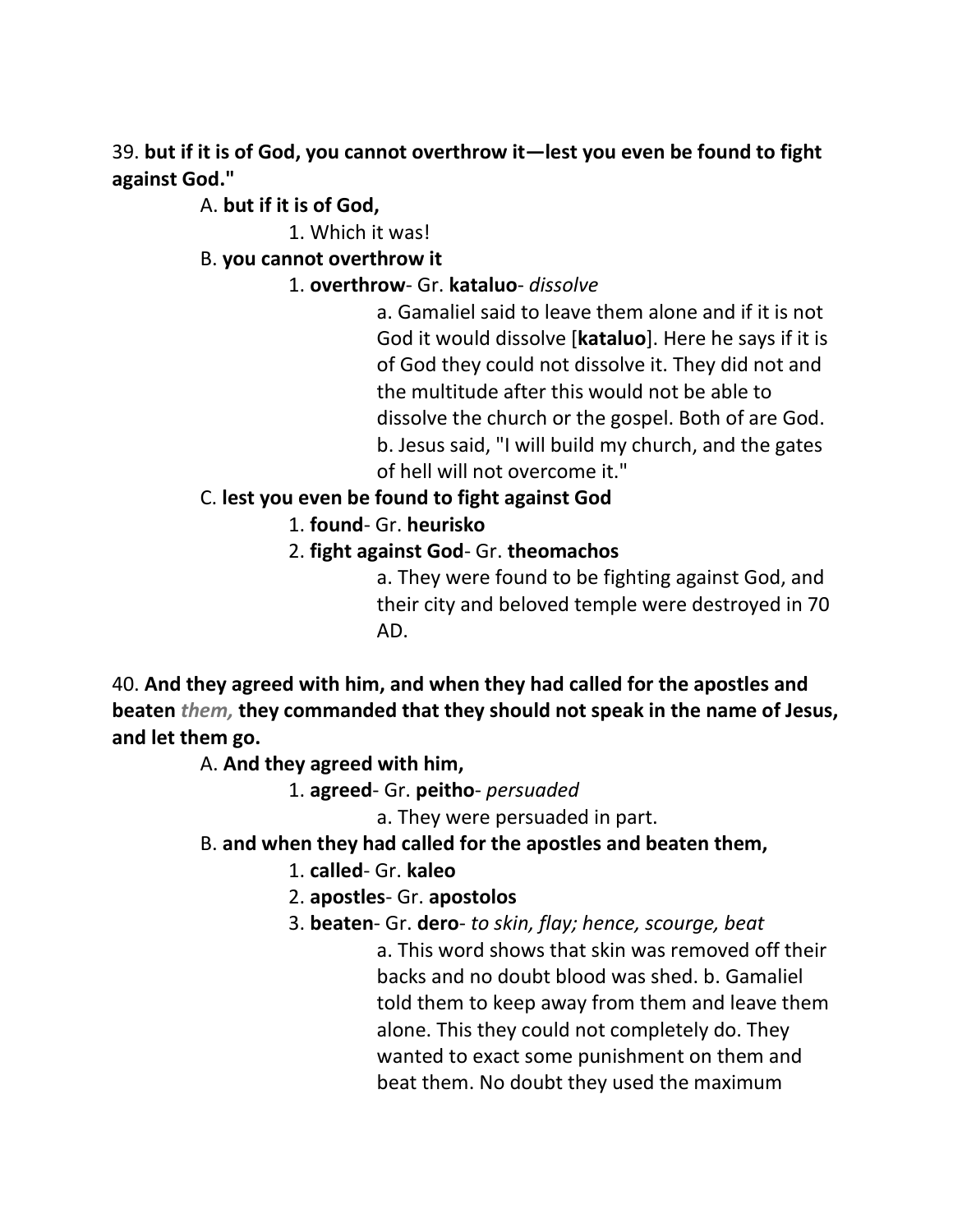punishment they were allowed under the law which is giving them 39 stripes.

c. In doing this they unknowingly were beating the body of Christ, the Messiah.

d. Jesus forewarned the disciples that this would happen. Mat 10:17

# C. **they commanded that they should not speak in the name of Jesus,** 1. **commanded**- Gr. **paraggello**

a. This command held no authority backed by God.

- 2. **speak** Gr. **laleo**
- 3. **name** Gr. **onoma**

a. Don't speak in the authority of Jesus.

b. The devil is always trying to shut us up and not

speak the Word of God in the authority of Jesus.

## D. **and let them go**

1. **go**- Gr. **apoluo**

41. **So they departed from the presence of the council, rejoicing that they were counted worthy to suffer shame for His name.** 

A. **So they departed from the presence of the council,**

1. **departed**- Gr. **poreuomai**

- 2. **presence** Gr. **prosopon**
- 3. **council** Gr. **sunedrion**

B. **rejoicing that they were counted worthy to suffer shame for His name.** 

## 1. **rejoicing**- Gr. **chairo**

a. How these Christians were than those of today. They rejoiced after their whipping! If this happened to the average Christian today, they would be crying and yelling at God, why did you let this happen to me! Most would be ashamed, mad, sad, and depressed.

b. We need to change this because persecution is coming to the church my friend.

c. Perspective is most important. If we have our eyes on ourself then it is all about us. If we have our eyes on Jesus, then it is all about Him. The disciples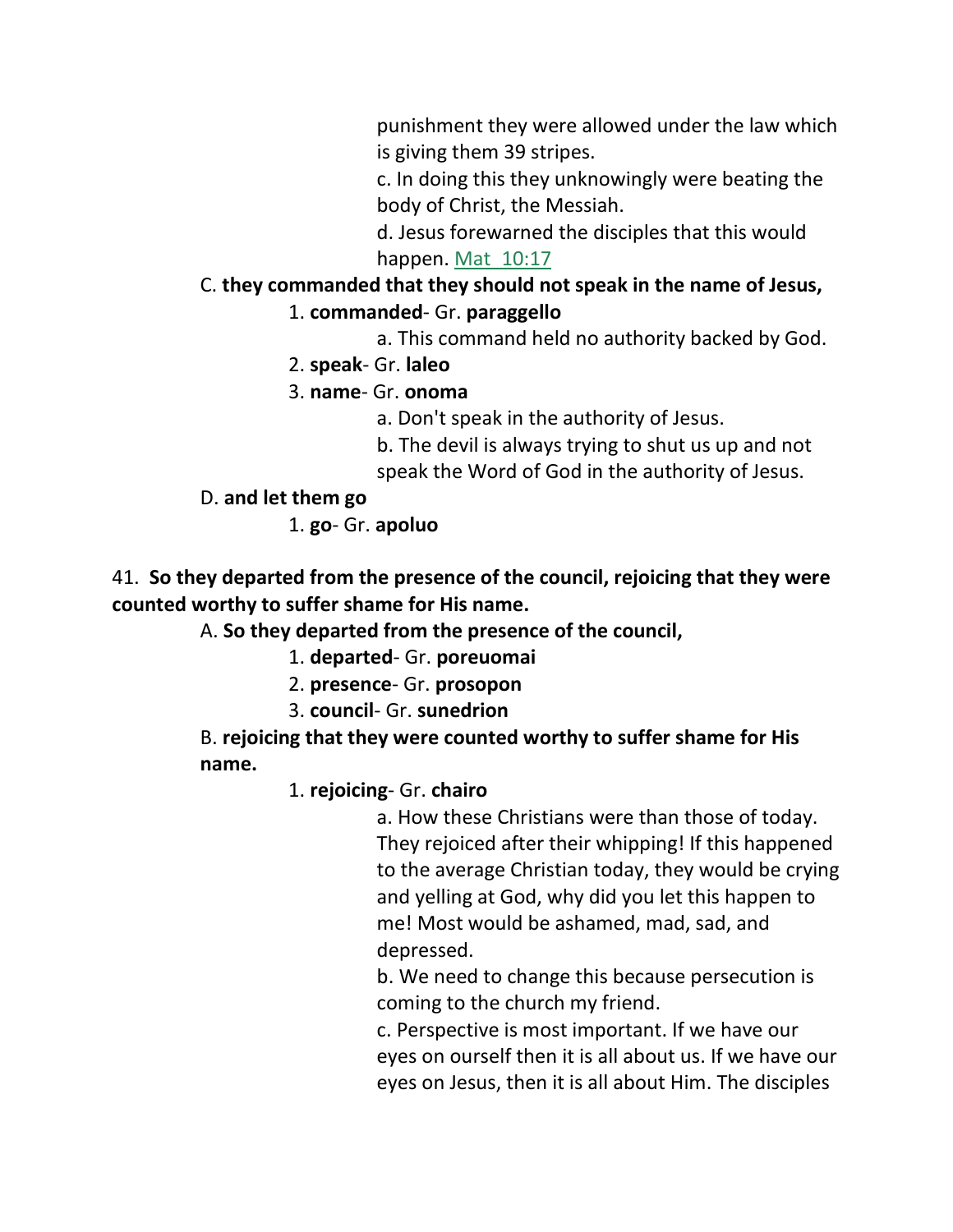rejoiced that they were dishonored IN THE NAME OF JESUS. These men were Jesus focused not self focused. We need to be the same.

#### d. 1Pe\_4:12-16

#### 2. **counted worthy**- Gr. **kataxioo**

a. The disciples were honored by man's dishonor. The average Christian honors man and their opinion way too much.

b. Only a believer is counted worthy to suffer in the name of Jesus. An unbeliever is not!

#### 3. **suffer shame**- Gr. **atimazo**- *to be dishonored*

4. **name**- Gr. **onoma**

42. **And daily in the temple, and in every house, they did not cease teaching and preaching Jesus** *as* **the Christ.**

A. **And daily in the temple,**

1. **daily**- Gr. **hemara pas**- *every day*

a. The intimidation and punishment of men did not stop them in the least.

#### 2. **temple**- Gr. **hieron**

a. This speaks of public ministry

#### B. **and in every house,**

1. **house**- Gr. **oikos**

a. This is more private ministry.

b. Every church should meet together publicly but also have break out groups in the members' homes for fellowship and sharing.

#### C. **they did not cease teaching and preaching Jesus as the Christ**

#### 1. **cease**- Gr. **pauo**

#### 2. **teaching-** Gr. **didasko**

a. Teaching is for believers.

#### 3. **preaching**- Gr. **euaggelizo**

a. Preaching is for unbelievers. From this Greek

word we get evangelize.

4. **Christ**- Gr. **Christos**- *Anointed One, Messiah*